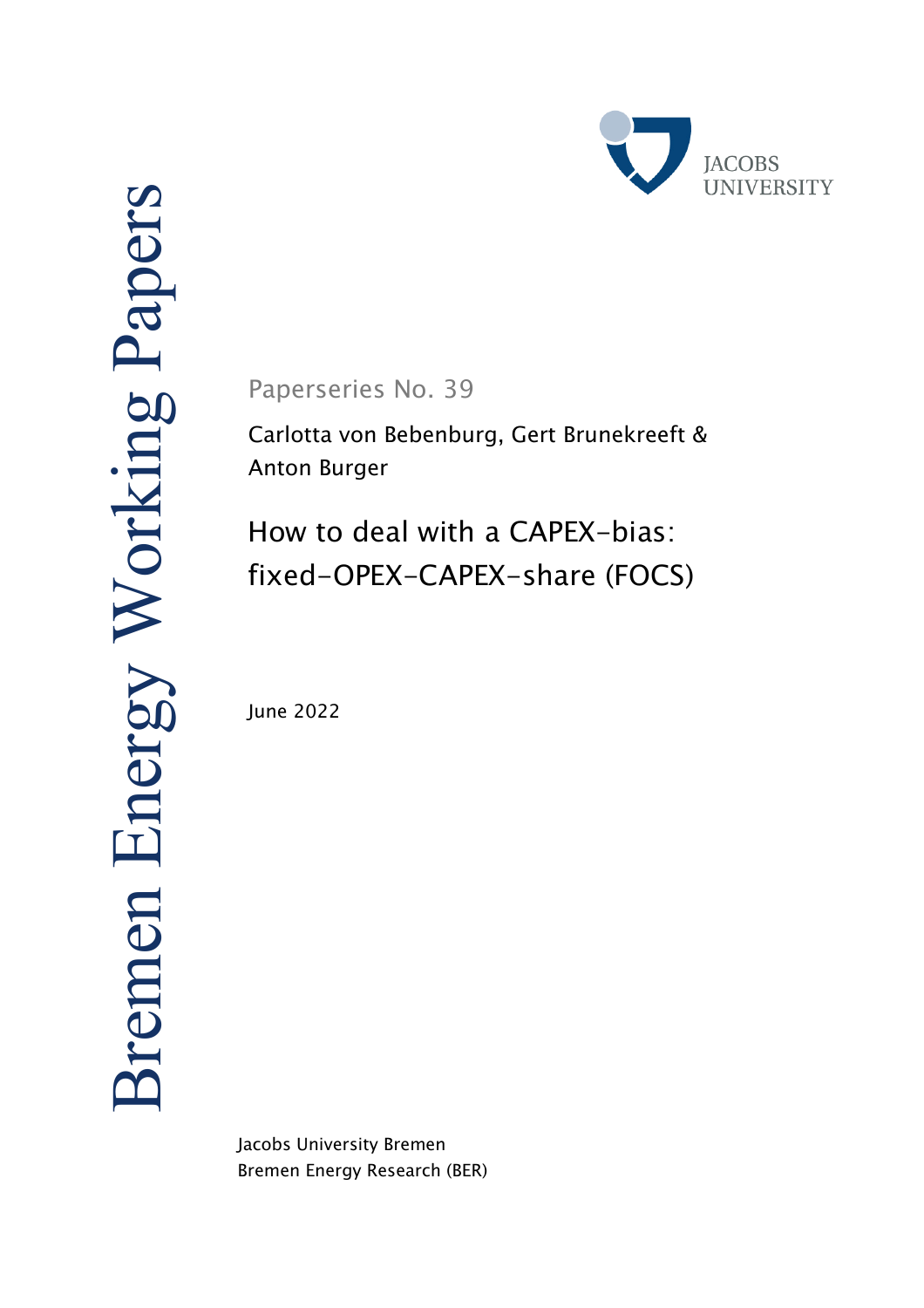# Editors:

Prof. Dr. Gert Brunekreeft Dr. Marius Buchmann Jacobs University Bremen Bremen Energy Research (BER) Campus Ring 1 / South Hall 28759 Bremen www.jacobs-university.de/ https://bremen-energy-research.de/



# Contact:

Dr. Marius Buchmann Tel. +49 (0) 421 – 200-4868 E-mail m.buchmann@jacobs-university.de

Suggested citing:

Carlotta von Bebenburg, Gert Brunekreeft & Anton Burger (2022). How to deal with a CAPEXbias: fixed-OPEX-CAPEX-share (FOCS), Bremen Energy Working Papers No. 39, Jacobs University Bremen.

The "Bremen Energy Working Papers" are published by Jacobs University Bremen. The papers feature research and scholarship of a preliminary nature that should encourage dialogue and critical discussion. The content does not necessarily reflect the views of Jacobs University Bremen and is the sole responsibility of the authors. Jacobs University Bremen does not bear any responsibility concerning the contents.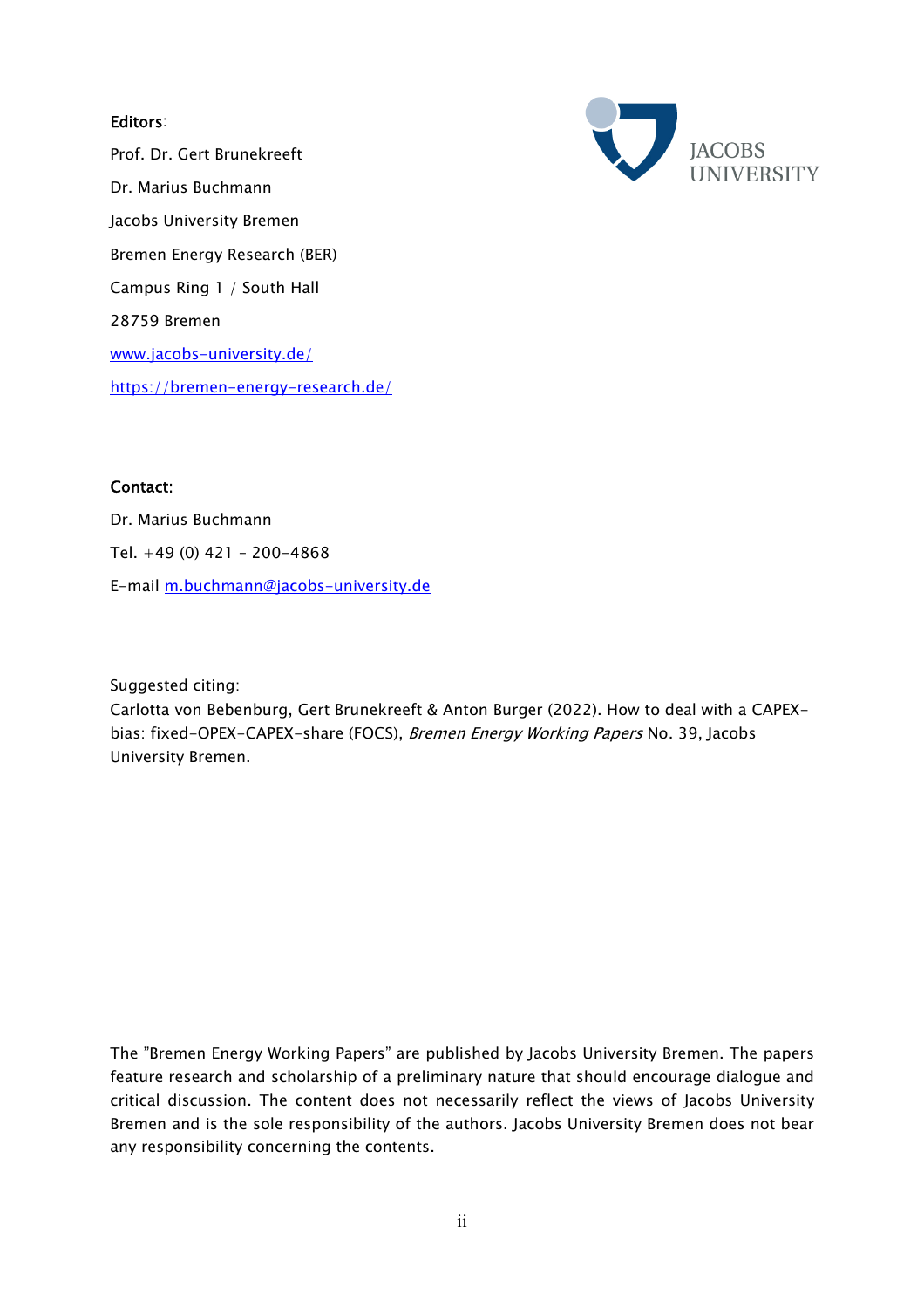# **How to deal with a CAPEX-bias: fixed-OPEX-CAPEX-share (FOCS)**

Carlotta von Bebenburg\*, Gert Brunekreeft\*\* & Anton Burger\*\*\* \* Oxera Consulting \*\* Jacobs University Bremen

\*\*\* Formerly Oxera Consulting

04. June 2022

*Abstract:* In recent years, the OPEX-CAPEX-incentive-bias (short: CAPEX-bias) received renewed attention in regulatory practice. A CAPEX-bias occurs when the OPEX solution is the more efficient approach, but regulation sets distorted incentives to choose the CAPEX solution. This paper presents a promising approach to address the CAPEX-bias: the fixed-OPEX-CAPEX-share (FOCS). With FOCS, all expenses, whether for capital goods (CAPEX) or operational measures (OPEX), are treated as TOTEX. A fixed portion, the capitalisation rate of this TOTEX, is then "capitalised" (quasi-CAPEX) and the remaining portion is directly expensed as quasi-OPEX ("pay-as-you-go"). Because all costs are treated equally, any distortion of behaviour that would arise because of the different treatment of costs, disappears. Similarly, the regulatory effort of scrutinising cost classification is no longer required. The paper also discusses practical implementation issues and first international experience.

*Keywords*: monopoly regulation, CAPEX-bias, FOCS

*JEL-classification*: D42, K23, L51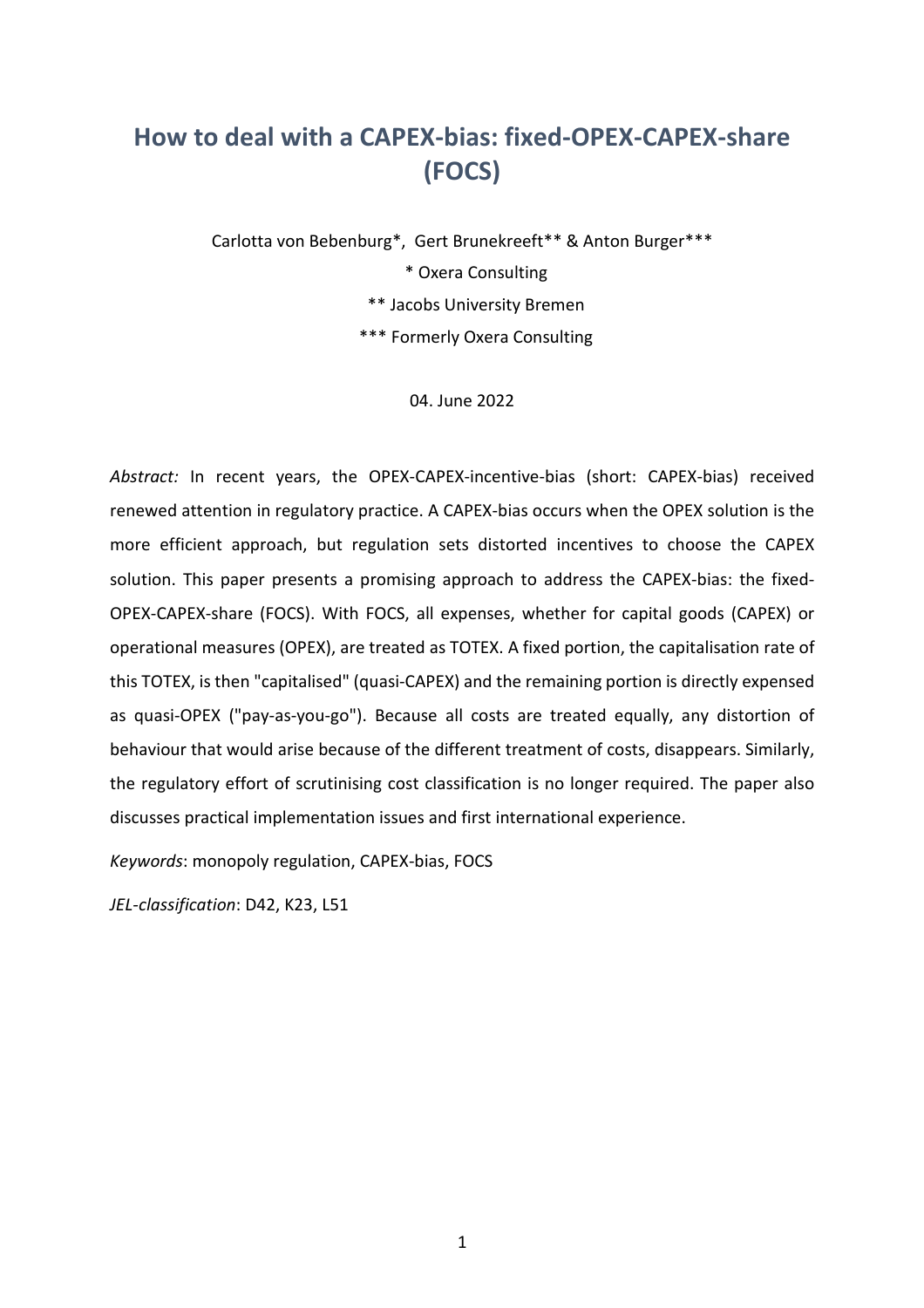# 1. Introduction

In order to drive decarbonisation and successfully master the energy transition, grid operators are facing major challenges. Electricity grids have to accommodate more renewable feed-in, while at the same time demand is rising due to advancing electrification. The boom in renewable energies requires modernisation and strengthening of the power grids. Network operators have two ways of doing this. In addition to grid expansion, there are some "smart" solution approaches to address these challenges, for instance using flexibility instead of building an additional line. However, smart grid technologies often have a higher share of operating costs (OPEX) than conventional grid investments (CAPEX) (eg. E-Bridge et al., 2014). This means that they are treated "differently" from a regulatory point of view, which can make the recovery of costs for such smart OPEX-heavy solutions more risky and less worthwhile for grid operators. This is referred to as an OPEX-CAPEX-incentive-bias (CAPEX-bias).

A CAPEX-bias occurs when the OPEX solution is the more efficient approach, but regulation sets distorted incentives to choose the CAPEX solution, or vice versa. A CAPEX-bias is not selfevident and requires a specific cause in regulatory rules, causing a distortion. In an unregulated competitive environment, we would not expect a CAPEX-bias, because firms generally have an incentive to reduce their costs. Typically, CAPEX-bias are caused either by the notion that regulated rate-of-return in capital is higher than the true cost-of-capital, by specific OPEX disadvantages or, importantly, by asymmetries in the regulation.

Another, slightly different viewpoint of the economic intuition could be as follows: On an unregulated competitive market, the costs of a firm have no connection to its revenue. As such, the firm would attempt to reduce costs as much as possible and would be indifferent between CAPEX and OPEX solutions as long as they are cost-efficient. This is different for regulated companies, because under regulation, costs are usually considered in the calculation of regulated revenues. If certain cost categories are treated differently, this can distort the choice between different technical solutions.

The literature on CAPEX-bias started with the seminal work of Averch and Johnson (1962). It has been a long and controversial debate ever since. In practice, the CAPEX-bias has gained renewed attention in recent years (Smith et al., 2019). The main driver behind the renewed interest may well be the ongoing digitalisation, which can push the cost-structure towards OPEX.

<u>2</u>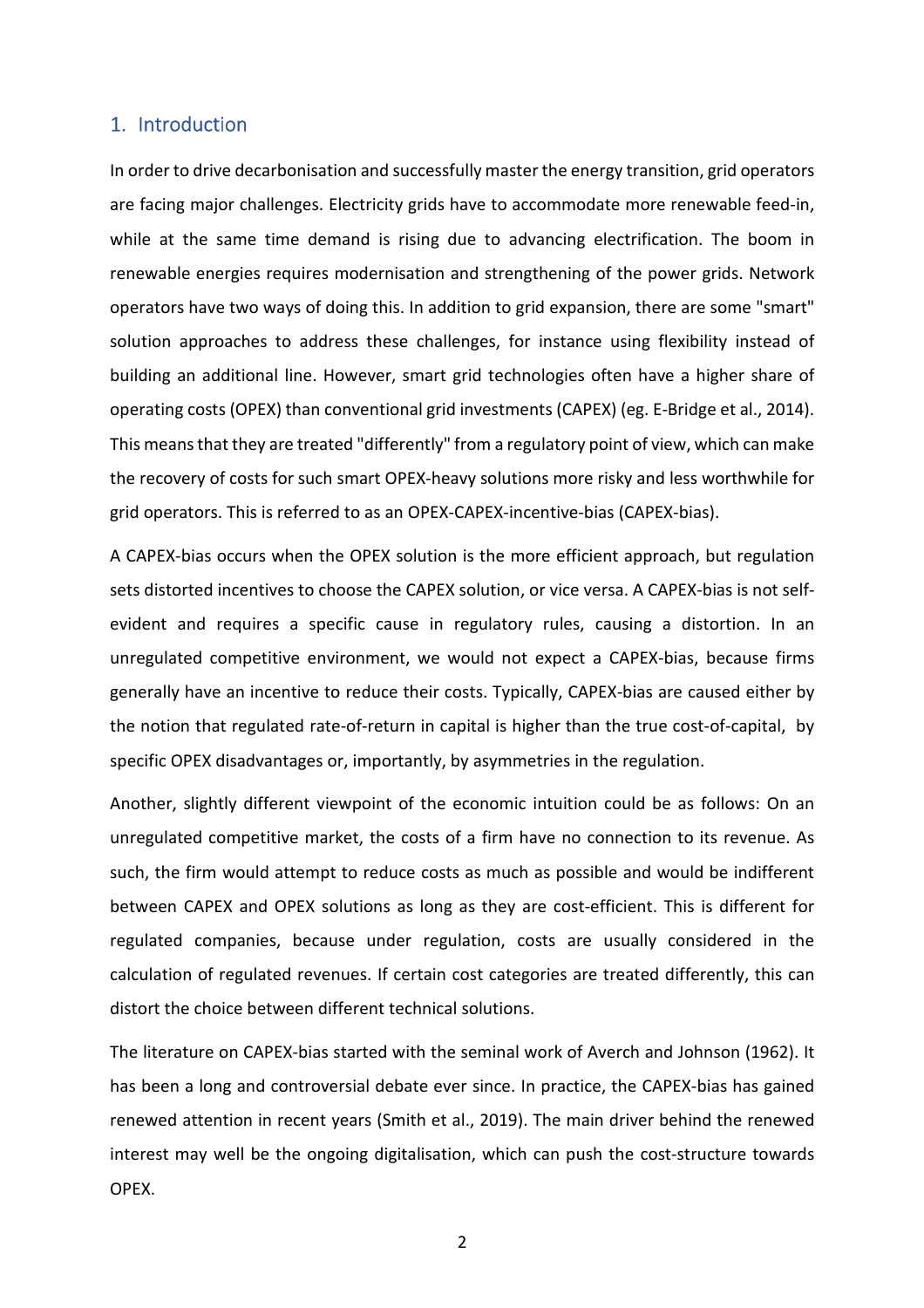In this paper, we study a particularly promising approach to address the CAPEX-bias: the fixed-OPEX-CAPEX-share (FOCS). Under FOCS, all expenditures, whether CAPEX or OPEX are treated exactly the same, as TOTEX. A fixed share, determined by the regulator, is capitalised as quasi-CAPEX and the remaining part is expensed directly as quasi-OPEX. The term FOCS was first coined in Oxera (2019) and then worked out in Brunekreeft & Rammerstorfer (2021) and Meyer (2021). FOCS was suggested in practice by e.g. ACER (2021) and ENTSO-E (2021). FOCS is a variation of TOTEX-regulation, which was implemented exactly to address the CAPEX-bias in water and energy regulation in the UK (Ofwat, 2011; Ofgem, 2017, pp. 14/15; cf. Oxera, 2019).

In the remainder of the paper, section 2 will first give a brief introduction to the problem of the CAPEX-bias. Section 3 will show how FOCS works analytically and how it effectively addresses the CAPEX-bias. Section 4 will then continue with a discussion on practical implementation issues and conclude with real-world UK experience. Section 5 gives concluding remarks.

#### 2. OPEX-CAPEX-incentive-bias (CAPEX-bias) in the literature

In their seminal paper, Averch and Johnson (1962) demonstrated the so-called gold-plating effect: regulation incentivises CAPEX and away from OPEX through a regulated return on capital when the regulated rate of return ("s") is higher than the cost of capital ("r"). The UK water regulator Ofwat (2011, p. 15) echoes this point: "But in some cases, the regulator may – when assessing its duties in the short and long run – 'aim up' on the cost of capital to secure that efficient companies can finance their functions." While the Averch-Johnson effect is well understood, its empirical relevance is unclear (see Borrmann and Finsinger, 1999, p. 353). Law (2014) examines existing literature on overcapitalisation in regulated industries, distinguishing between the different types of regulation and separating theoretical and empirical studies. He concludes that there is little empirical evidence for an Averch-Johnson effect in regulated utilities. Buranabunyut and Peoples (2012, pp. 182-186) present an empirical study on the CAPEX-bias in telecom regulation, which found no bias under price-cap regulation, but did find a bias under rate-of-return regulation. However, since in practice we find hybrid forms of regulation, the conclusion on a CAPEX-bias is ambiguous.

It is important to note that the existence of a CAPEX-bias is not self-evident and requires a specific cause in the rules of the regulation. Therefore, any asserted CAPEX-bias requires a

 $\sim$  3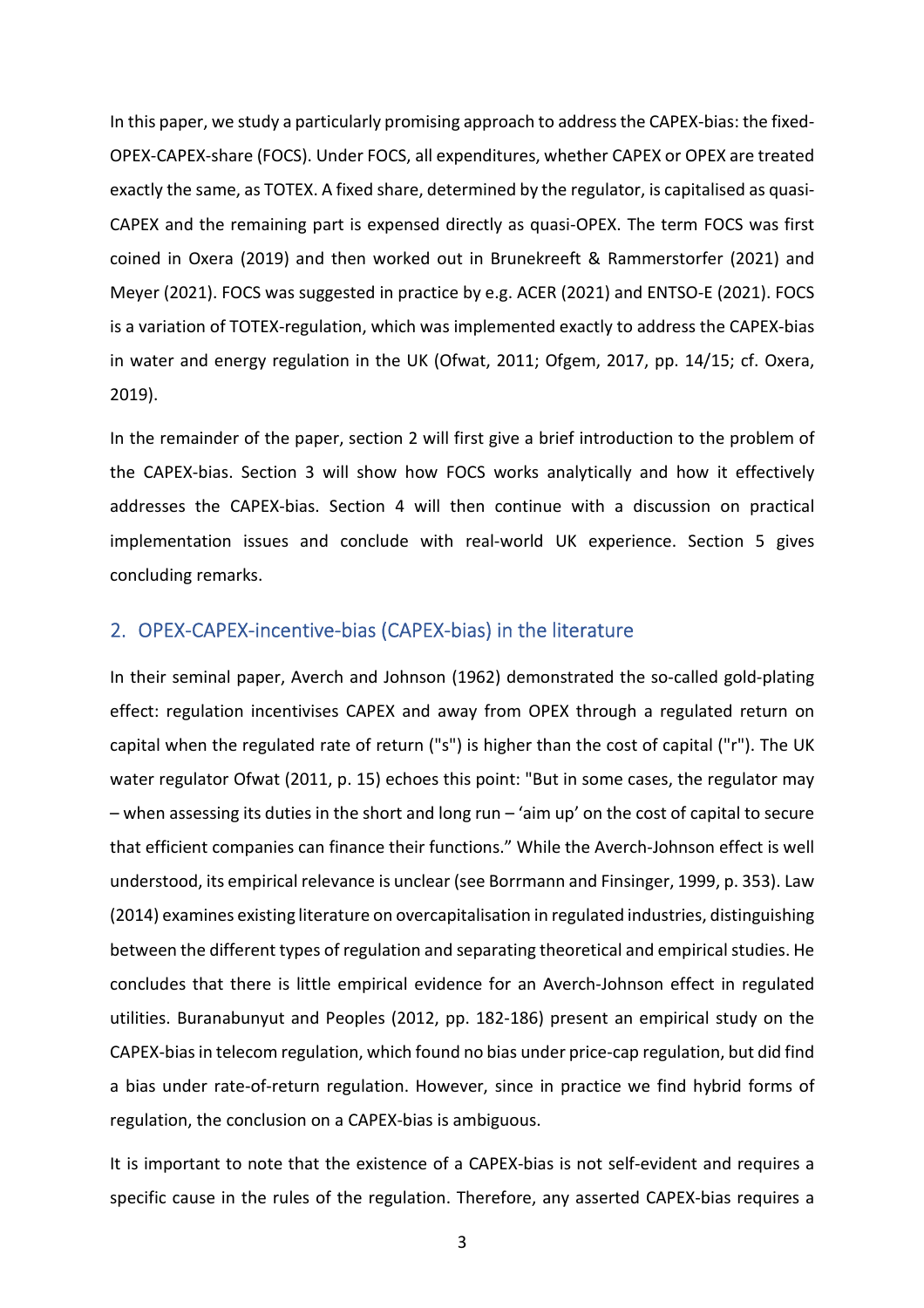detailed context-dependent analysis of the incentives set by the regulation. In general, we can distinguish three groups of causes for the CAPEX-bias:

- CAPEX advantage; especially when the regulated return on capital is higher than the actual cost of capital. This is the main cause in Averch and Johnson (1962).
- CAPEX bias: Certain specifications of the regulation can lead to a CAPEX bias, in particular due to an asymmetric regulation of CAPEX and OPEX (cf. AER, 2014) or due to certain features of the existing benchmarking (cf. Smith et.al., 2019).
- OPEX disadvantage: An example is that OPEX risk (compared to CAPEX risk) is not fully captured by regulation (cf. Brunekreeft & Rammerstorfer, 2021).

In practice, the CAPEX-bias has gained renewed attention in recent years (Smith et al., 2019). The UK water regulator Ofwat (2011, pp. 15-18) has discussed the issue at length and provides a long list of possible drivers of CAPEX bias; however, we should note that not all of these drivers are equally compelling. NERA (2016) analysed the problem particularly in the context of smart grids. The European association of electricity distribution system operators EDSO (2017, p. 4) points to a CAPEX-bias for electricity distribution networks. Bade (2016, p. 10) refers to the state regulator in New York, which claims a CAPEX-bias; Makholm (2016), discussing the same developments in New York, mentions a possible CAPEX-bias more critically. The Australian energy regulator AER (2014) emphasizes a balanced and symmetrical treatment of CAPEX and OPEX to avoid CAPEX-bias. Frontier Economics (2018) provides an analysis of TOTEX-regulation for Australian energy regulation triggered by the existing CAPEX bias of the earlier regulatory design. The energy regulator in Germany found that the new incentive regulation, which has been in force since 2019 and treats CAPEX and OPEX asymmetrically, induces a CAPEX-bias (Consentec and Frontier Economics, 2019, p. 105).

## 3. Fixed-OPEX-CAPEX-share (FOCS)

#### 3.1. Basic idea

The fixed-OPEX-CAPEX-share (FOCS), which we discuss in this paper, is one of the most promising solutions to the CAPEX-bias. FOCS is a variation of TOTEX regulation. TOTEX regulation is well established in the literature, notably by Braeutigam (1981) and Finsinger and Kraft (1984), who refer to this approach as mark-up regulation. The system has been

4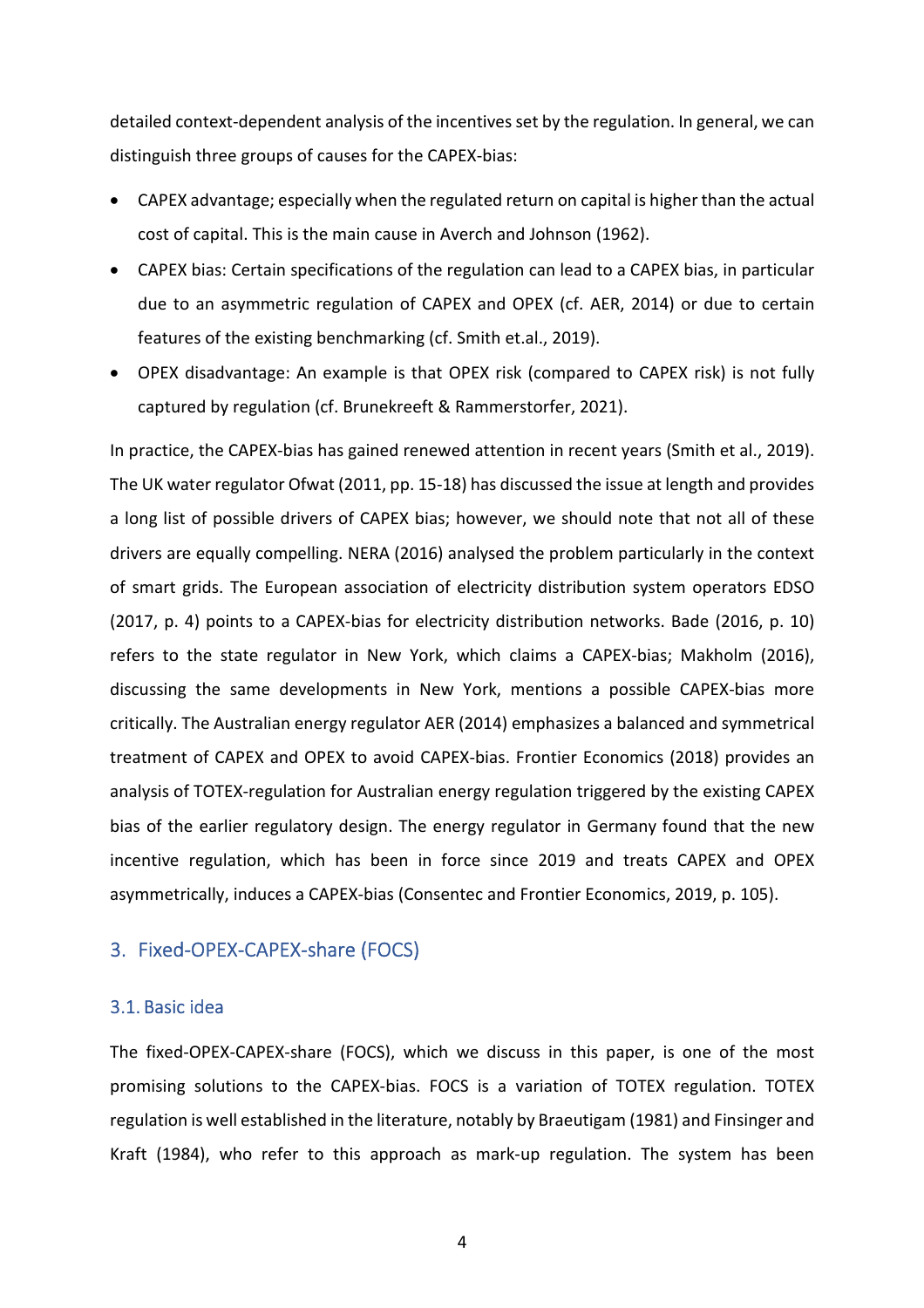implemented in the UK for the regulation of water and energy networks (cf. Ofwat, 2011; Oxera, 2014; Ofgem, 2017, pp. 14/15; Smith et al, 2019; and Oxera, 2019).



Figure 1: The basic idea of FOCS Source: Adapted from Oxera (2019)

As illustrated in figure 1, the idea is simple. With FOCS, all expenses, whether for capital goods (CAPEX) or operational measures (OPEX), are treated as TOTEX. A fixed portion, the capitalisation rate of this TOTEX, is then "capitalised" (quasi-CAPEX) and the remaining portion is expensed directly as quasi-OPEX ("pay-as-you-go"). This capitalisation rate is expressed as the fixed-OPEX-CAPEX-share. In regulation, the resulting quasi-CAPEX and quasi-OPEX are treated in exactly the same way as CAPEX and OPEX in the normal regulatory system. The quasi-CAPEX go into the regulatory asset base and generate depreciation and interest. Quasi-OPEX are accounted for within the accounting year. Therefore, the firm is indeed indifferent between CAPEX and OPEX.

# 3.2. FOCS in a small formal model

It is straightforward to illustrate the FOCS in the formal setting of the seminal Averch-Johnson model (1962) and the exposition of this model in Braeutigam (1981) and in the textbook by Borrmann and Finsinger (1999), which we follow here.

For OPEX we take the cost of labour, *wL*, where *L* is the amount of labour and *w* is the price of labour. Obviously, *wL* can be replaced by any source of OPEX. For CAPEX we take the cost of capital *rK*, where *K* is the amount of capital and *r* is the price of capital. In our approach, we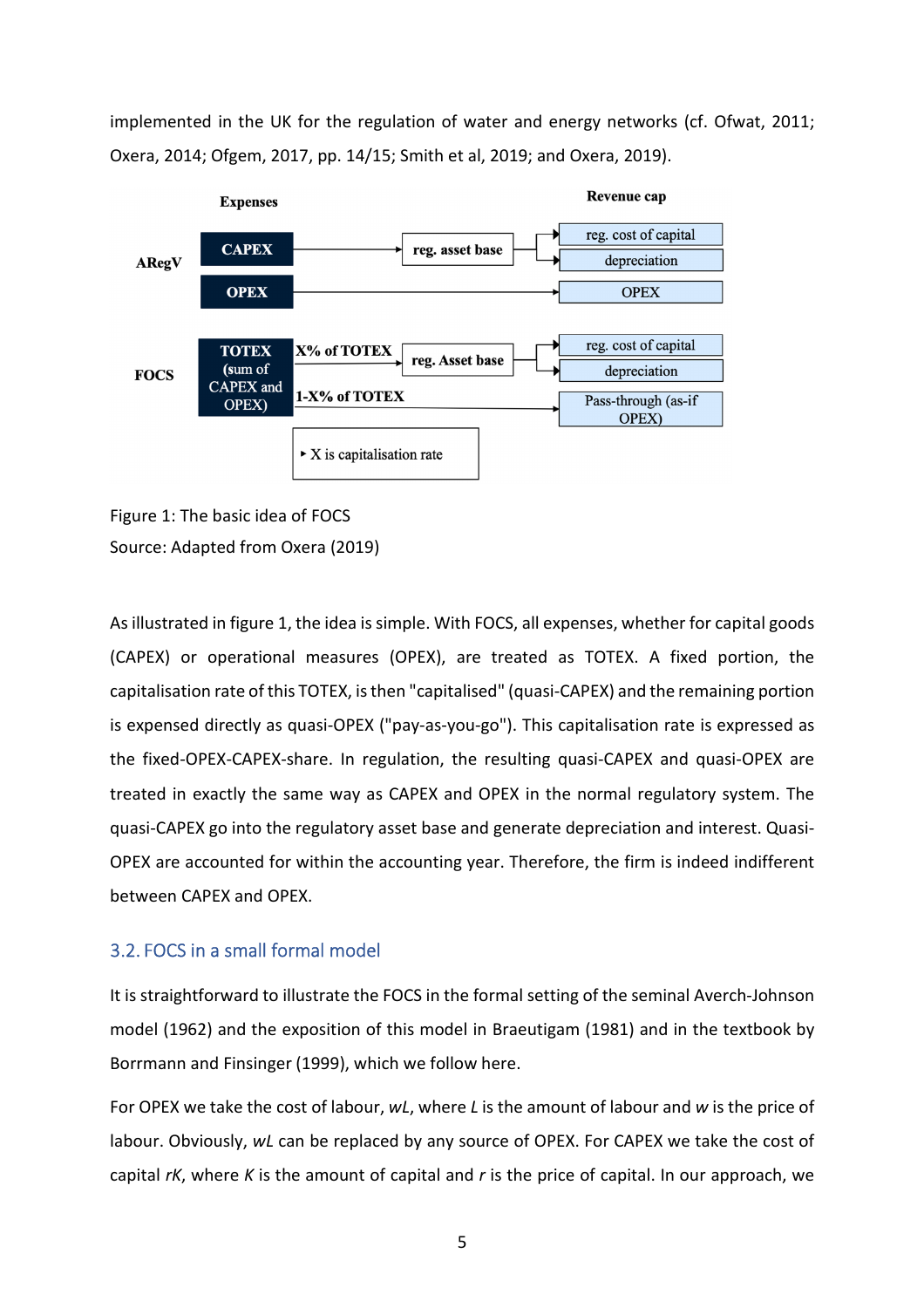take *w* and *r* as given; these are market prices and cannot be influenced by either the company or the regulator. Hence, the variables for OPEX and CAPEX, which are under the control of the firm, are the quantities *L* and *K*. Following Averch-Johnson (1962), the regulatory constraint is the regulated rate-of-return on capital, denoted by *s*.

The revenue (*R*) is a function of the production function *f(L,K)*: *R(f(L,K))*, with derivative *Rf*. The production function *f(L,K)* itself is twice differentiable:

$$
f_L = \frac{\partial f}{\partial L} > 0, \qquad f_K = \frac{\partial f}{\partial K} > 0, \qquad f_{LL} = \frac{\partial^2 f}{\partial L^2} < 0, \qquad f_{KK} = \frac{\partial^2 f}{\partial K^2} < 0.
$$

Define the costs of the firm as:

$$
C(L, K) = wL + rK \tag{1}
$$

The profit  $(\pi)$  is then given by:

$$
\pi(L, K) = R(f(L, K)) - C(L, K) \tag{2}
$$

and the regulatory constraint:

$$
R(f(L, K)) - wL \leq sK\tag{3}
$$

Forming the Lagrangian:

$$
\mathcal{L}(L, K, \lambda) = R(f(L, K)) - wL - rK - \lambda[R(f(L, K)) - wL - sK]
$$
 (4)

Taking first-order conditions:

$$
\mathcal{L}_L = R_f f_L - w - \lambda [R_f f_L - w] = 0
$$
  
\n
$$
\mathcal{L}_K = R_f f_K - r - \lambda [R_f f_K - s] = 0
$$
\n
$$
\mathcal{L}_\lambda = R(f(L, K)) - wL - sK = 0
$$
\n(5)

After rearranging terms, and dividing  $f_K$  by  $f_L$ , it follows:

$$
\frac{f_k}{f_L} = \frac{r - \left(\frac{\lambda}{1 - \lambda}\right)(s - r)}{w} \tag{6}
$$

This is the standard Averch-Johnson equation, which established the gold-plating effect, if regulation is binding ( $\lambda$  > 0) and the regulated rate-of-return is larger than the cost of capital (*s* > *r*). To see this note that the optimal factor equation is:

$$
\frac{f_K^*}{f_L^*} = \frac{r}{w} \tag{7}
$$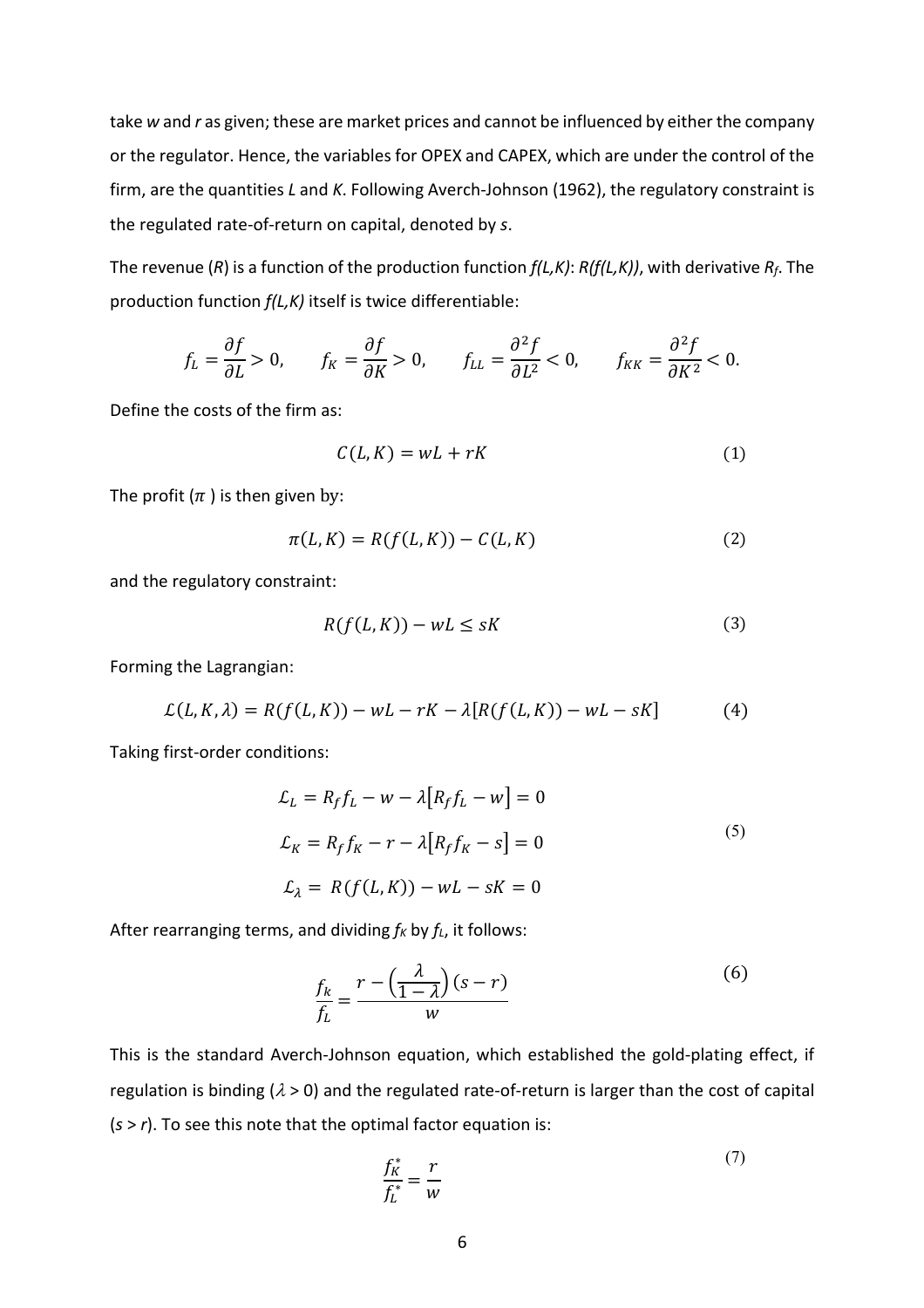From (6), it can be seen that if  $\lambda > 0$  and  $s > r$ ,  $f_K/f_L$  must go down to restore the equation (6). A lower *fK* means a higher use of capital and a higher *fL* means a lower use of labour. Therefore, we find the CAPEX-bias.

#### **The fixed-OPEX-CAPEX-share (FOCS)**

Under a FOCS rule, both the cost and the regulatory constraint change.

$$
CF(L,K) = (wL)F + (rK)F = (1 - \alpha)C(L,K) + \alpha C(L,K)
$$
 (8)

Where the superscript "F" stands for FOCS.<sup>1</sup> The first derivates of  $C<sup>F</sup>$  to L and K are:

$$
C_L^F = w(1-\alpha) \left(\frac{dL}{dL}\right)^F + r \propto \left(\frac{dK}{dL}\right)^F \tag{9}
$$

$$
C_K^F = w(1 - \alpha) \left(\frac{dL}{dK}\right)^F + r \propto \left(\frac{dK}{dK}\right)^F \tag{10}
$$

Total cost before and after the transformation to FOCS should be the same; FOCS is merely a different composition of OPEX and CAPEX. Therefore, by FOCS-mechanism, we use the following equalities:

$$
w = r \left(\frac{dK}{dL}\right)^F \text{ and } r = w \left(\frac{dL}{dK}\right)^F \tag{11}
$$

Note the terms in rounds brackets with the superscript F are effects of applying FOCS; they are not the substitution effects from technology function. After substituting in  $(9)$  and  $(10)$ , it follows, as should be expected:

$$
C_L^F = w \text{ and } C_K^F = r
$$

The regulatory constraint sets a mark-up,  $\mu$ , on quasi-CAPEX; this corresponds to the usual regulated rate-of-return on capital (as "*s*" above), but specified in a slightly different way.

$$
R(f(L,K)) \le (1-\alpha)C^{F}(L,K) + \mu\alpha C^{F}(L,K) = (1-\alpha+\mu\alpha)C^{F}(L,K) \qquad (12)
$$

The reader may note that the term  $(1 - \alpha + \mu \alpha)$  is a construct of constant parameters, set by the regulator, which we denote with  $\sigma$ . It is then immediately obvious that this mechanism boils down to the well-known TOTEX-mark up, as in Braeutigam (1981).

<sup>&</sup>lt;sup>1</sup> This expression could be slightly refined. Under FOCS, OPEX and CAPEX go into TOTEX; afterwards these are changed into operating costs and capital costs. For capital, expenditure and costs are not the same. We ignore this refinement here.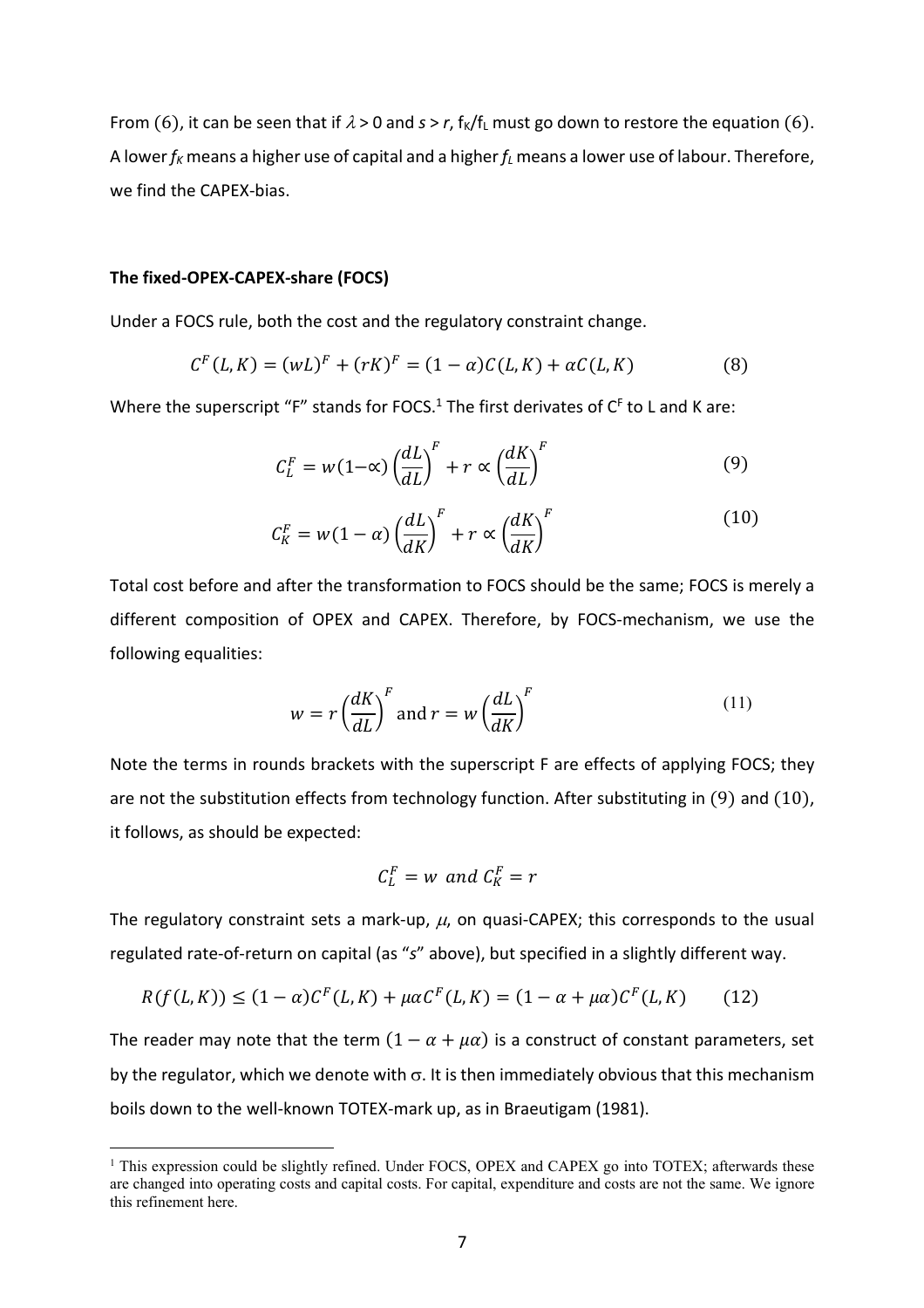Forming the Lagrangian:

$$
\mathcal{L}(L,K,\lambda) = R(f(L,K)) - C^{F}(L,K) - \lambda[R(f(L,K)) - \sigma C^{F}(L,K)] \tag{13}
$$

Taking first-order conditions:

$$
\mathcal{L}_L = R_f f_L - w - \lambda [R_f f_L - \sigma w] = 0
$$
  
\n
$$
\mathcal{L}_K = R_f f_K - r - \lambda [R_f f_L - \sigma r] = 0
$$
  
\n
$$
\mathcal{L}_\lambda = R(f(L, K)) - \sigma C^F(L, K) = 0
$$
\n(14)

Substituting (**14**) and writing out, it follows:

$$
\frac{f_K^*}{f_L^*} = \frac{r}{w} \tag{15}
$$

In words, the fixed-OPEX-CAPEX-share avoids the CAPEX-bias.

# 3.3. FOCS to address risk

As explained above, the primary aim of FOCS is to internalise possible CAPEX biases. As a sideeffect, FOCS can have the additional advantage of addressing OPEX risk. We see two routes how FOCS can mitigate risk.

First, as argued in Brunekreeft & Rammerstorfer (2021), FOCS can address OPEX-risk. An example from the regulated network industries may illustrate what is meant by OPEX-risk: replacement or maintenance of old assets. As the network ages, reliability decreases and the likelihood of outages increases. The company has two options. First, it can replace the asset, which requires CAPEX. Alternatively, it can maintain the asset and repair it in the event of a breakdown. This requires OPEX. Since the occurrence of an outage is uncertain, the associated costs are uncertain and, under price- or revenue-cap regulation, the regulated company would likely have to absorb the increased OPEX until the next price-control review. Hence there is an OPEX risk.

OPEX-risk can lead to a CAPEX-bias. The strategic incentive for the regulated entity is to reduce overall risk at the expense of higher costs. By inefficiently using high CAPEX (and inefficiently low OPEX), the company reduces risk while maintaining regulated rate-of-return at the same (externally determined) level. As a result, the capped return-on-capital is higher than the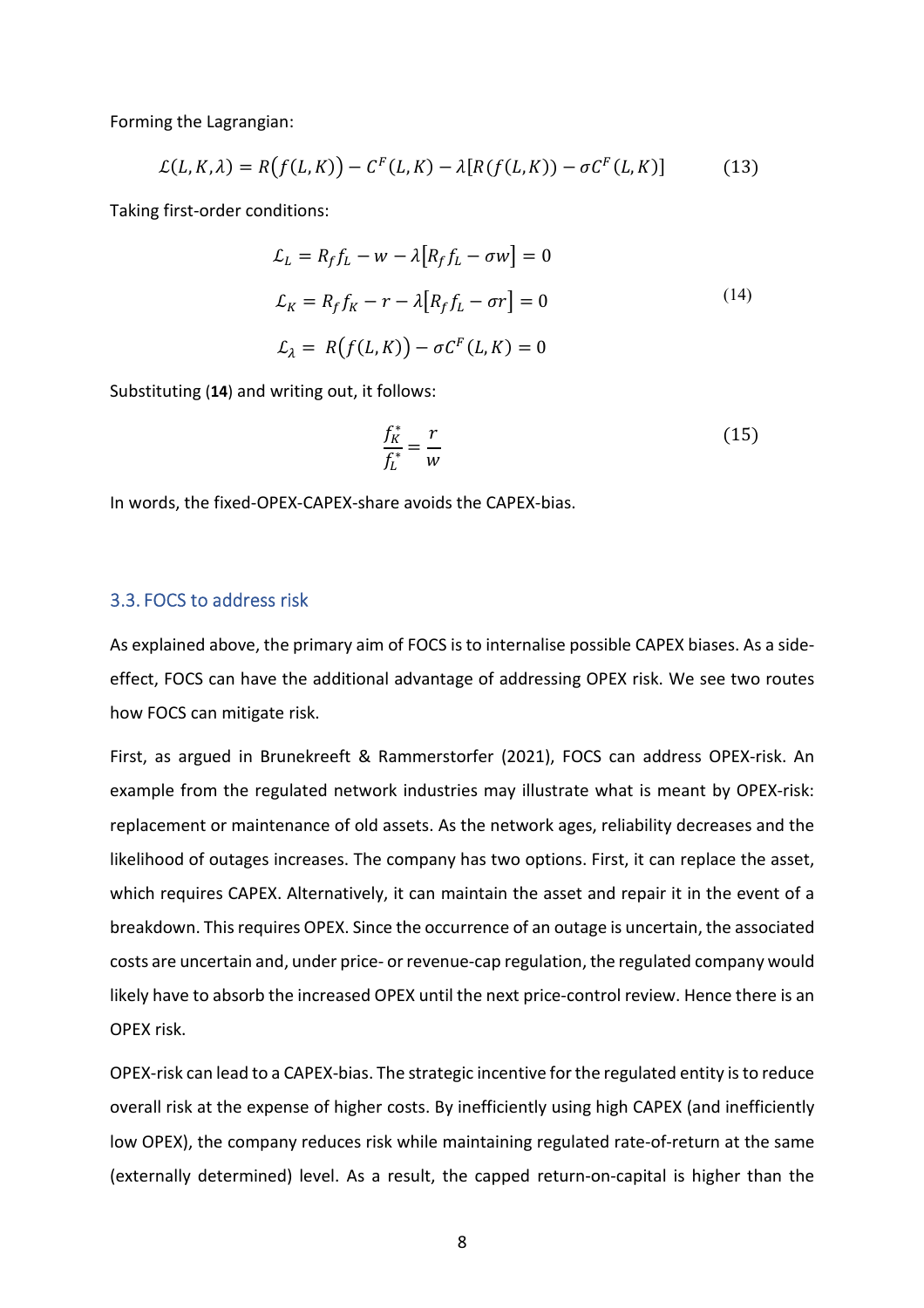actual cost-of-capital, creating a margin for excess profits. This risk balancing comes at the cost of higher costs (due to inefficient production), which are passed on in regulated revenue. This results in the CAPEX bias. FOCS can effectively address this bias and thus address the OPEX-risk (Brunekreeft & Rammerstorfer, 2021).

Second, FOCS can reduce OPEX-risk, *because* it is partially treated as CAPEX. A good, albeit somewhat specific example is the discussion on the regulatory treatment of redispatch costs of electricity networks in Germany. The cost of redispatch are only partially under the control of the network companies. An important driver is the weather, as availability of wind and sunshine determine feed-in of renewable energy sources and thus determine the required redispatch. The cost of redispatch is highly volatile. If the cost of redispatch were fully subject to the revenue cap with a five-year time lag, the volatility of the associated costs would be a risk for the network company. For these reasons, the costs of redispatch are largely kept out of the incentive regulation and are treated as cost-pass-through. This, however, means that the network companies have no incentive to improve efficiency of redispatch and this may distort the decision between redispatch (OPEX) and network extension (CAPEX) to address network congestion. For those reasons, it has been suggested to include part of the redispatch costs into the revenue cap or to otherwise incentivise redispatch costs. The strength of the incentives, however, is naturally constrained by the risk the network companies can reasonably cover. Thus we face a trade-off between efficiency incentives and risk-taking (cf. more generally Poudineh et al, 2020).

FOCS can ease the trade-off and allow for stronger efficiency incentives, without exposing the regulated company to an unacceptable amount of risk (cf. Meyer, 2021). There are two ways that reduce the OPEX-risk. First, specifically for the current regulatory system in Germany, redispatch would normally be treated as OPEX under the revenue cap with a five-year timelag. FOCS could (partially) transfer the OPEX of redispatch into quasi-CAPEX, after which these would be treated as CAPEX under the revenue cap, which has no time-lag. Secondly, and more generally, if the volatile annual expenses of redispatch (OPEX) are transferred in CAPEX, they will be depreciated over a longer period and thus expenses will be smoothed over time and

9 and 2012 and 2013 and 2014 and 2014 and 2014 and 2014 and 2014 and 2014 and 2014 and 2014 and 2014 and 2014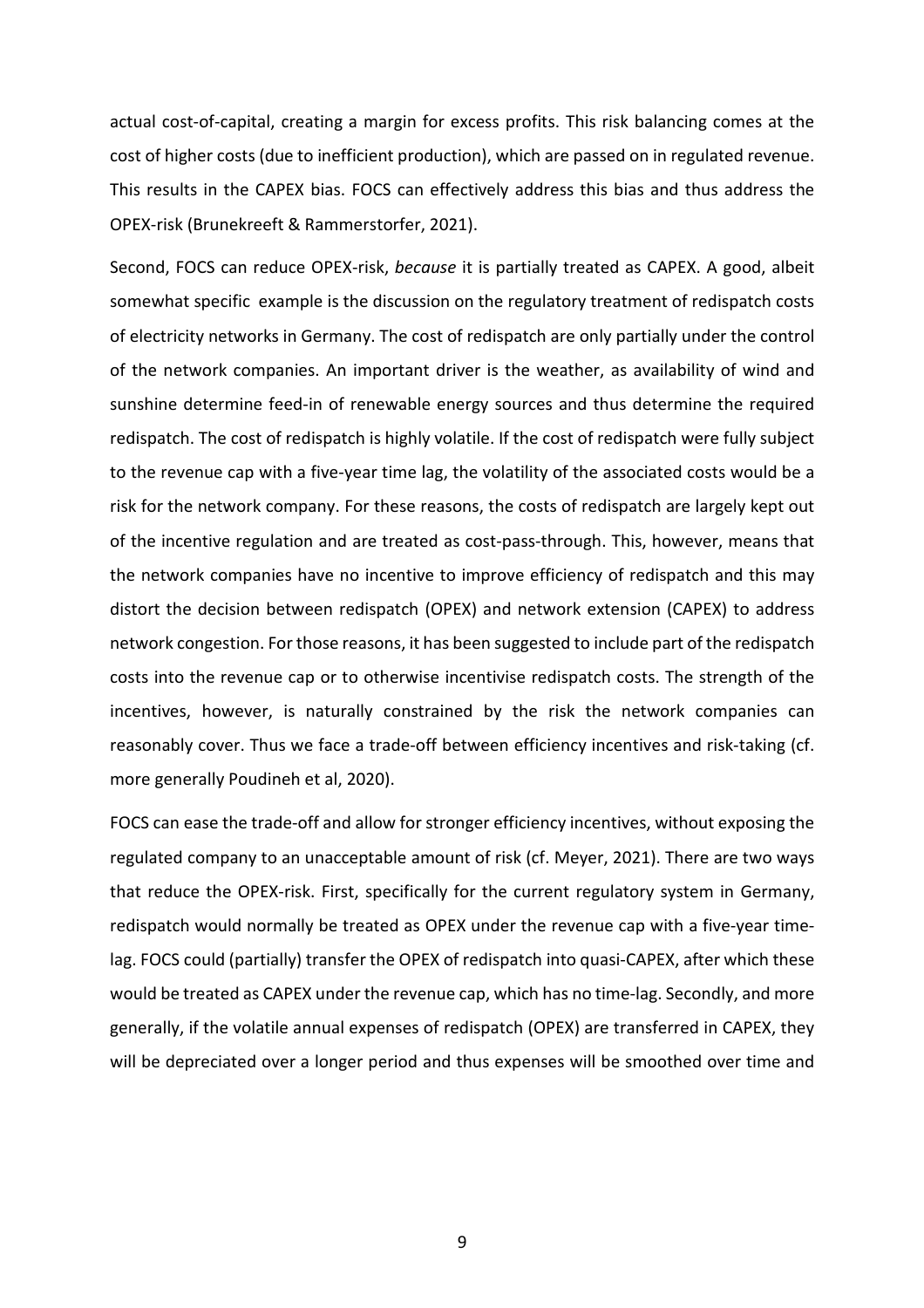thus volatility and thus risk decreases. In effect, FOCS would allow a higher efficiency incentive for the same level of risk.<sup>2</sup>

# 4. Implementation issues and UK experience

For the practical implementation of the fixed-OPEX-CAPEX-share, a number of important details need to be determined (cf. Oxera, 2019). These issues are briefly discussed below.

# 4.1. Issue 1: Scope of application

In principle, FOCS could be applied to all costs incurred by a network operator. Alternatively, the application could be targeted specifically at a project or a certain field of activities. These are referred to as broad and narrow applications, respectively.

The advantage of a broad scope is that it is easy to implement and control. There are no problems of defining and demarcating the fields of application because all costs are treated using FOCS. Moreover, there is no risk of strategically shifting activities and costs into or out of the FOCS part. FOCS has more generally the character of a broad regulatory solution that should avoid regulatory micromanagement. But this does not mean, that FOCS could not be used for more narrow sets of costs too. The main disadvantage of a broad scope is that the FOCS-system would also be applied to areas where there is no obvious CAPEX-bias or where there are no alternative OPEX-substitutes. Some regulators might also find it easier to implement FOCS for specific activities, rather than overhauling the entire regulatory system.

The advantages and disadvantages of the broad and narrow scope are mirror-opposites. The key advantage of a narrow scope is that it is only applied to justified problem areas where there actually is a CAPEX-bias to be addressed. The disadvantage of a narrow scope is that the regulatory authority must define and demarcate the areas of application. More importantly,

<sup>&</sup>lt;sup>2</sup> While this example is useful for illustrating the possible usefulness of FOCS, at least three further regulatory questions would have to be answered in the case at hand. First, whether simply putting a share of the redispatchcost-risk on the regulated company would follow the principle of efficient risk-sharing. This principle would require that only risk that is sufficiently controllable by a party is put on said party. Reducing the exposure to redispatch risk through FOCS, would still mean that a large part of the risk that the company is exposed to, is not controllable by the company. Second, this solution would mean that the regulated company has to finance higher redispatch costs through debt and equity, and wait for payback through the system of the regulatory asset base. Third, it would have to be discussed whether FOCS should be combined with the system of capital-cost-passthrough (Kapitalkostenabgleich) in Germany, or whether a broader redesign of the German system might be a better idea. All of those further considerations are beyond the scope of this paper.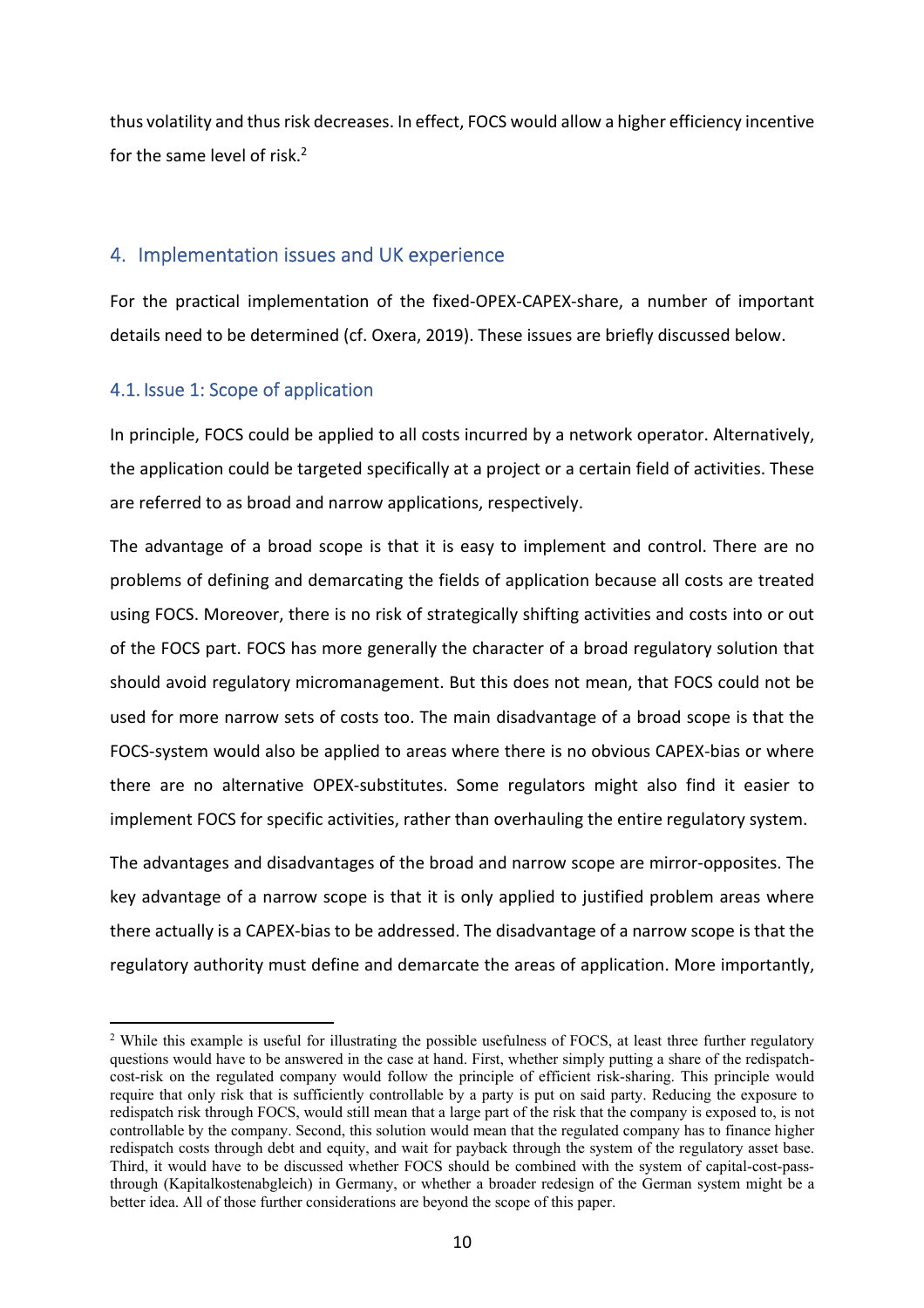firms might have incentives to shift or rebrand activities from FOCS to non-FOCS areas or vice versa; this would create new distortions and need for regulatory control.

Addressing the strategic incentives for cost-shifting is difficult. However, the problem with strategic cost-shifts is actually well-known in regulatory theory and practice, following the rules of network unbundling. Details may be different, but the general idea is the same. Hence, there is a lot of experience with this type of problem. How could incentives or opportunities for strategic cost shifting be avoided?

- Projects should be specified and demarcated as clearly as possible, so that "third-party costs" stand out as such.
- Regulatory control mechanisms would create additional pressure. As a control, a benchmarking process with comparable projects would be possible. In this case, the strategically acting network operator would come under pressure to justify costs.
- A clear cost allocation, if necessary according to predefined rules with, if possible, unique allocation of cost centres, would make strategic cost shifting difficult.

If the scope is narrow and thus limited to a small class of clearly demarcated and identifiable projects, the question arises as to how the projects could be selected. We see two options for this.

### **Option 1: Qualifying projects are specified in the regulation as general classes**

In the German energy network regulation, section 23 ARegV (investment measures) created a general exemption for which qualifying projects were specified.<sup>3</sup> The background to section 23 was that the investment incentives for some projects under the standard incentive regulation regime (the time-lagged revenue cap) were insufficient. In essence, section 23 removes the time lag until the next regulatory period in the case of an exempted investment. A similar approach of specifying qualifying types of projects in regulation could apply to FOCS.

### **Option 2: The network operator submits an application**

An alternative approach would be an open application procedure initiated by the network operator: the network operator would apply to the regulator for a specific project or activity to be treated under FOCS. In this case, two essential criteria could be applied. First, a minimum

<sup>&</sup>lt;sup>3</sup> To be accurate, we note that the ordinance has been changed recently. Section 23 still exists formally, but is no longer activated, as it has been replaced by another section arranging an annual CAPEX-true-up.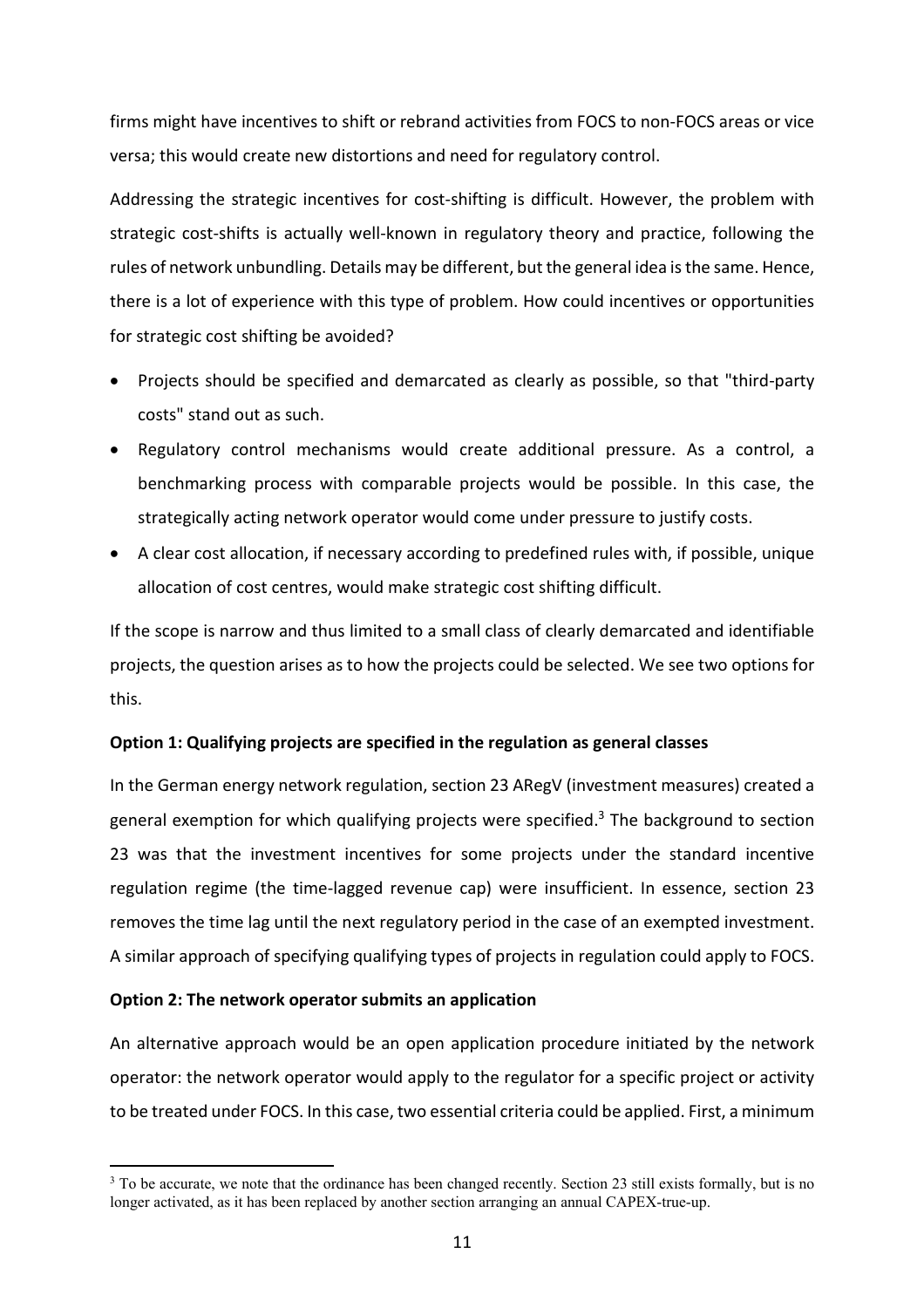threshold to ensure that transaction costs (i.e. the cost of the application and the cost of the regulator's check) are not prohibitively high. Second, a requirement would be the justification for the alternative procedure by credibly demonstrating that there is a project-specific regulatory bias in the base regulation.

Comparable criteria have been established in another context. Article 13 of the PCI Regulation 2013 (EC, 2013) aims to improve incentives for higher risk projects of common interest (PCIs), including through priority premiums. A priority premium is a risk-equivalent project-specific increase in the allowed return-on-capital. The priority premium should be requested by the project promoter from the relevant regulator. ACER (2014) has developed a 7-step procedure for these applications, with the burden of proof on the project promoter. A similar procedure could be envisaged for a FOCS application.

# 4.2. Issue 2: Depreciation

Above, we have pointed out the similarity with the cost-plus approach as in Braeutigam (1981). To internalise the CAPEX-bias, the two mechanisms cost-plus approach and FOCS are indeed very similar. There is an important difference, however. The cost-plus approach sets a mark-up on total costs. Thus, similar to CAPEX, OPEX also receives a mark-up. This causes an asymmetry. CAPEX incurs cost-of-capital, whereas OPEX does not. Therefore, the mark-up on total costs should be adjusted to reflect that the cost base is larger than CAPEX alone and should thus be lower than the rate of cost-of-capital. This asymmetry does not emerge under FOCS. FOCS converts OPEX into quasi-CAPEX. The quasi-CAPEX, which go into the regulatory formula, are then actually depreciated over time. Therefore, transferred into quasi-CAPEX, these OPEX do incur capital costs. It is thus necessary that the quasi-CAPEX are actually remunerated by the regulated return on capital. This implies first that FOCS does not provide excessive profits "by paying a rate of return on OPEX", and second, that the regulated rate-ofreturn on capital does not need to be adjusted.

Depreciating the quasi-CAPEX is an important part of FOCS. In the regulation, the quasi-CAPEX is added to a synthetic regulatory asset base (RAB). Note that the "normal" CAPEX also go into the synthetic RAB. This raises the obvious question of the length of the depreciation period for the synthetic RAB in a FOCS system. This must be determined by the regulatory authority. Should this depreciation period be longer or shorter, relative to the average depreciation

<u>12</u>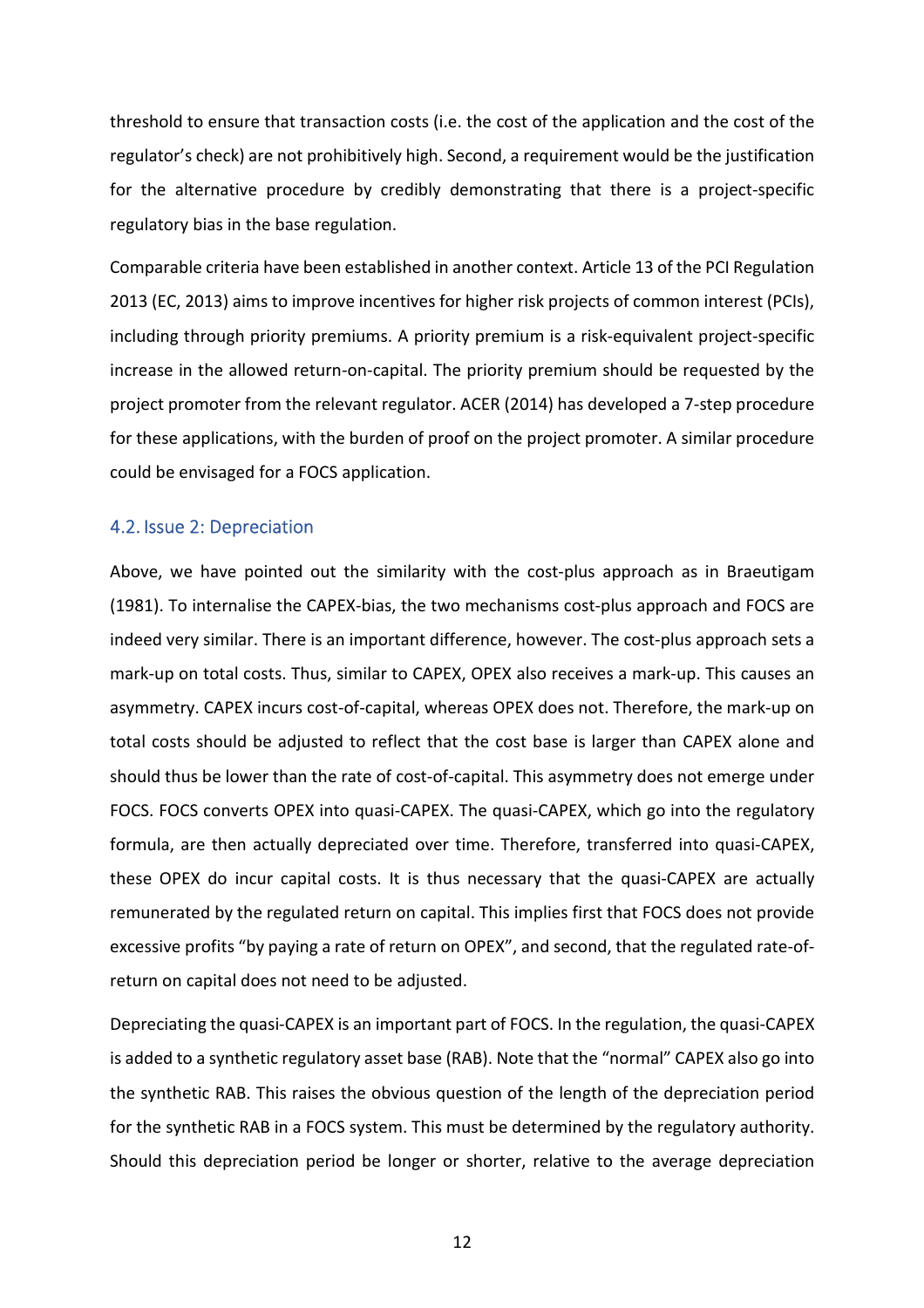without FOCS? Should the depreciation period be differentiated for the different application areas?

Preliminary analysis suggests that the precise duration of the synthetic depreciation period is not important for the effectiveness of FOCS, as long as normal CAPEX and quasi-CAPEX are part of the same synthetic RAB und thus subject to the same depreciation duration. However, there are other important aspects to consider.

First, there is an impact of the length of the depreciation period on consumers. The depreciation period of the synthetic RAB determines the structure of costs and hence of the revenue cap. As a result, it determines how consumer prices change over time. It may well happen, that FOCS increases discounted economic efficiency over time, but that consumers are worse off if tariffs first increase and then later decrease. It might happen implicitly that "normal" CAPEX with a relatively long depreciation is transferred into quasi-CAPEX with a shorter depreciation period, raising prices in the short run. The effects on consumers should be examined in more detail.

Additionally, if OPEX is transferred into quasi-CAPEX, it must be pre-financed by the capital market. A longer depreciation period requires a longer period of pre-finance, which has financeability implications for network operators. First UK experience suggests that funding OPEX-based quasi-CAPEX is a potential stumbling block as investors are reluctant to fund quasi-CAPEX not backed by fixed assets. The OPEX-based quasi-CAPEX is indeed not backed by fixed assets, but by the commitment of the regulator that the future revenue cap will cover these costs. Thus, this is problem of regulatory commitment.

A longer depreciation period also has implications for risk. As already pointed out above in section 3.3, FOCS can reduce OPEX-risk, if OPEX is transferred into quasi-CAPEX. The risk reduction will likely be stronger if the depreciation period is longer. However, it should be noted that the risk is not going away, but is shifted to consumers. On the other hand, a longer depreciation period increases the risk of stranded assets; to address such risk regulators actually have considered shortening depreciation duration in some European countries.

In terms of practical experience, Ofgem considers that the rate of depreciation should be set so that different generations of consumers pay tariffs that are broadly proportional to the value of network service they receive. In order to achieve this, it sets the depreciation length as well as calculation method (e.g. straight-line or front-loaded). Ofgem also acknowledges

13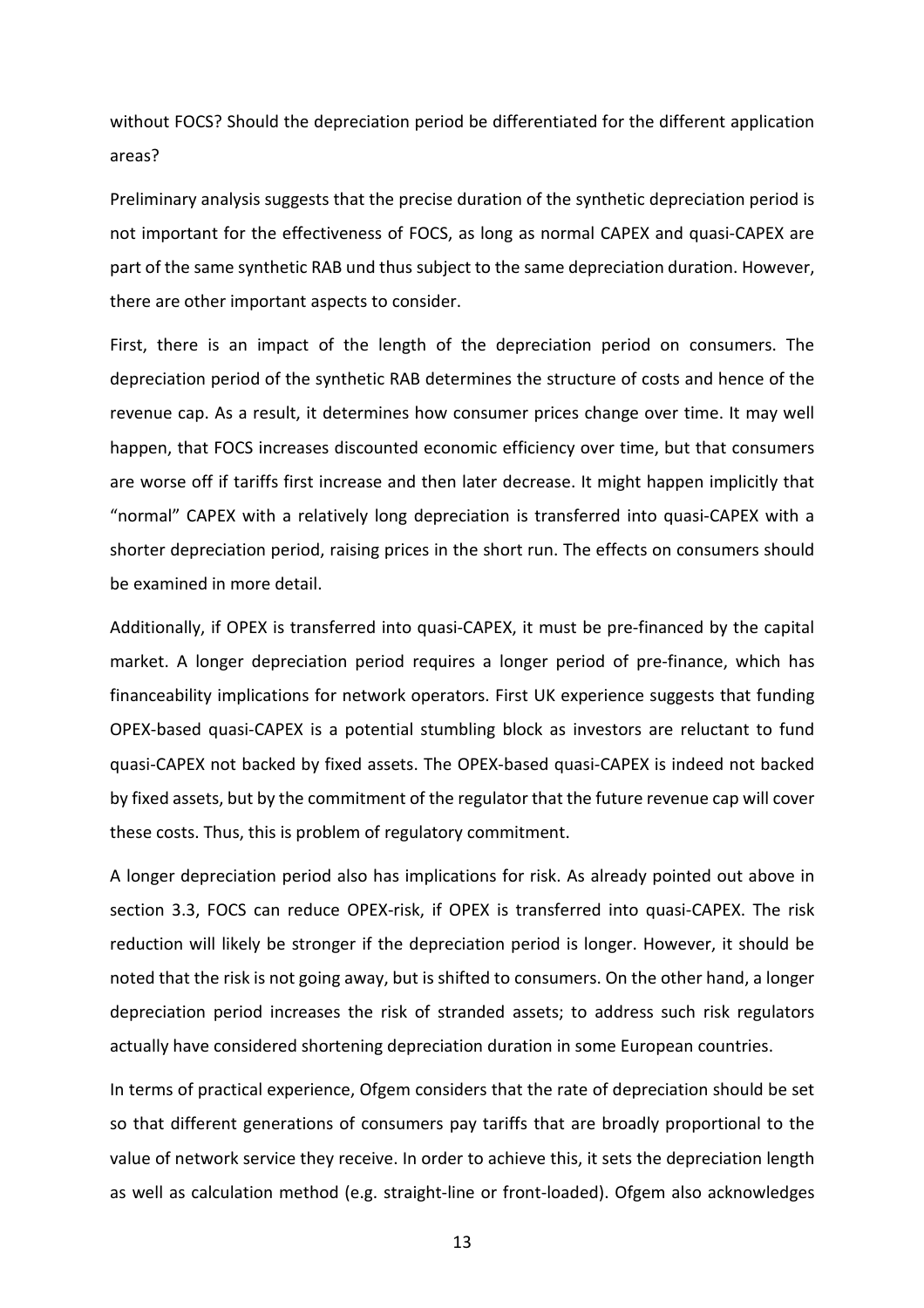that depreciation length and profiles can be tools to address cash-flow issues and considerations around stranded assets (Oxera, 2021, p. 19).

## 4.3. Issue 3: Capitalisation rate

In FOCS, the capitalisation rate, which is between 0 and 1, splits TOTEX into quasi-OPEX and quasi-CAPEX. The exact impact of the capitalisation rate on allowances, profits and tariffs therefore depends on the treatment of OPEX and CAPEX in a given regulatory regime. Some questions on the implementation of the capitalisation rate are:

- Should the capitalisation rate be uniform for the entire FOCS area, or should a differentiation according to cost types or business areas be allowed?
- Should the capitalisation rate be constant over time?
- Should the capitalisation rate be set by the regulator or could be it left to the firm as an ex-ante choice?

In practice, setting the capitalisation rate close to the current CAPEX-OPEX share helps to avoid large changes (e.g. variations in tariffs). Under RIIO-1, Ofgem took into account the CAPEX-OPEX shares estimated by companies, as well as historical rates and the level of technological innovation for the purpose of setting capitalisation rates. In some cases, Ofgem accepted companies' proposals to reduce the capitalisation rates, which has no effect on the overall value of the allowed revenue but improves cash flows. For RIIO-2, capitalisation rates are set ex-ante, based on forecast CAPEX proportions. Different capitalisation rates are used for different types of regulatory expenditure categories (e.g. base revenue vs. re-openers and volume drivers). The decision to set different rates for different expenditure categories was adopted as a compromise between the companies' preference to set ex-ante rates and the need to consider future decisions for re-openers and volume drivers (Oxera, 2021, section 3.2). In the water sector in England and Wales, Ofwat determined the capitalisation rate by considering the OPEX part of allowed TOTEX following its efficiency assessment (Ofwat, 2019).

### 4.4.UK experience

Notable examples of TOTEX regulation are the schemes introduced by Ofgem in Great Britain, and by Ofwat in England and Wales for the energy and water sector, respectively. Other regulators are considering the adoption of TOTEX-based regulation, for instance Arera (Italy,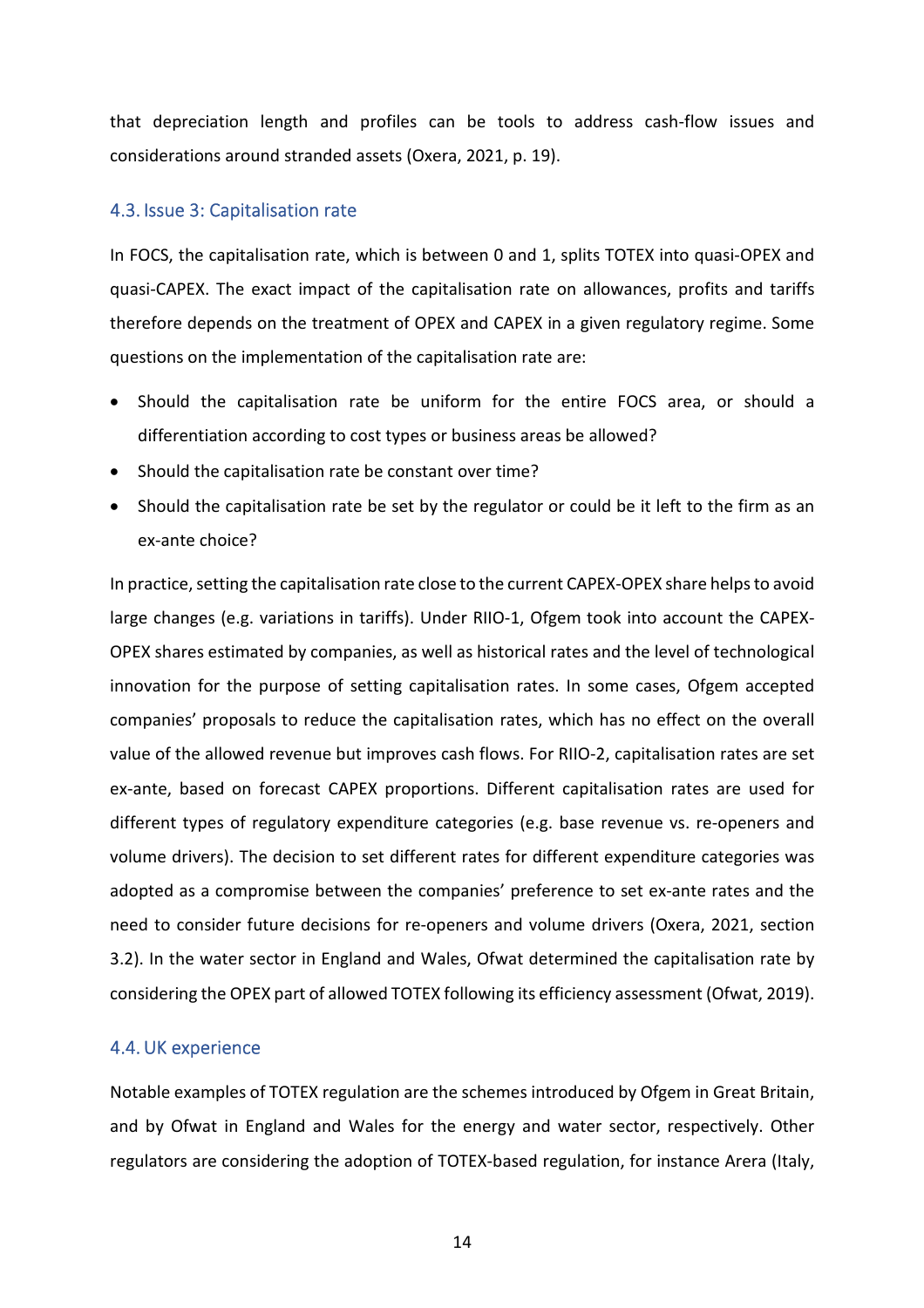Oxera, 2021), AEMC (Australia, Australian Energy Market Commission, 2019)<sup>4</sup> and ERSE (Portugal, ERSE, 2021).

In terms of addressing a potential CAPEX- bias, Ofgem states that "[u]nder the totex approach, when companies spend money on a solution, the same percentage is capitalised irrespective of whether that solution involves opex or capex. This means that the companies are more likely to use the overall cost-effective solution. For example, the totex approach might encourage the companies to use maintenance to avoid replacing an asset, or use demand-side management to avoid installing new capacity" (Ofgem, 2017, p. 14). Ofwat undertook more detailed analysis on the impact of the TOTEX approach. It found that a TOTEX approach has contributed to providing technology-neutral incentives. In its PR14 review, the regulator states that TOTEX regulation "helped increase value for money, as it reduced incentives to opt for less efficient capex-based solutions. There are some good examples of how this changed behaviour during the period. And, overall, the OPEX share increased compared to historic levels, reaching 52% compared to 40%-43% in the previous three reviews, suggesting the capex bias did reduce." (Ofwat, 2021, pp. 5-6). The review also noted that according to some stakeholders, the TOTEX regime led to more openness towards collaboration and partnershiporiented ways of funding. This is because contract payments, which are often classified as OPEX, would be treated the same as in-house CAPEX from a regulatory perspective (Ofwat 2021, pp. 48-49). Both regulators continue to follow a TOTEX-based regime.

# 5. Concluding remarks

Driven by decarbonisation and digitalisation in recent years, the OPEX-CAPEX-incentive-bias (short: CAPEX-bias) received renewed attention in regulation practice. A CAPEX- bias occurs when the OPEX solution is the more efficient approach, but regulation sets distorted incentives to choose the CAPEX solution, or vice versa. In regulation theory the issue was first set out in the seminal work by Averch and Johnson (1962), who worked on this in the context of rate-of-return regulation. After receiving a lot of attention in the 1980s, the topic lost popularity in 1990s, possibly caused by the emergence of symmetric incentive regulation (RPI-X, price caps, and revenue caps). With the rapid development of digitalisation and the emergence of 'smart' solutions to network congestion, the topic is back on the regulatory

<sup>&</sup>lt;sup>4</sup> In the end, the AEMC decided not to proceed to a regulatory reform for the time being due to other reform priorities.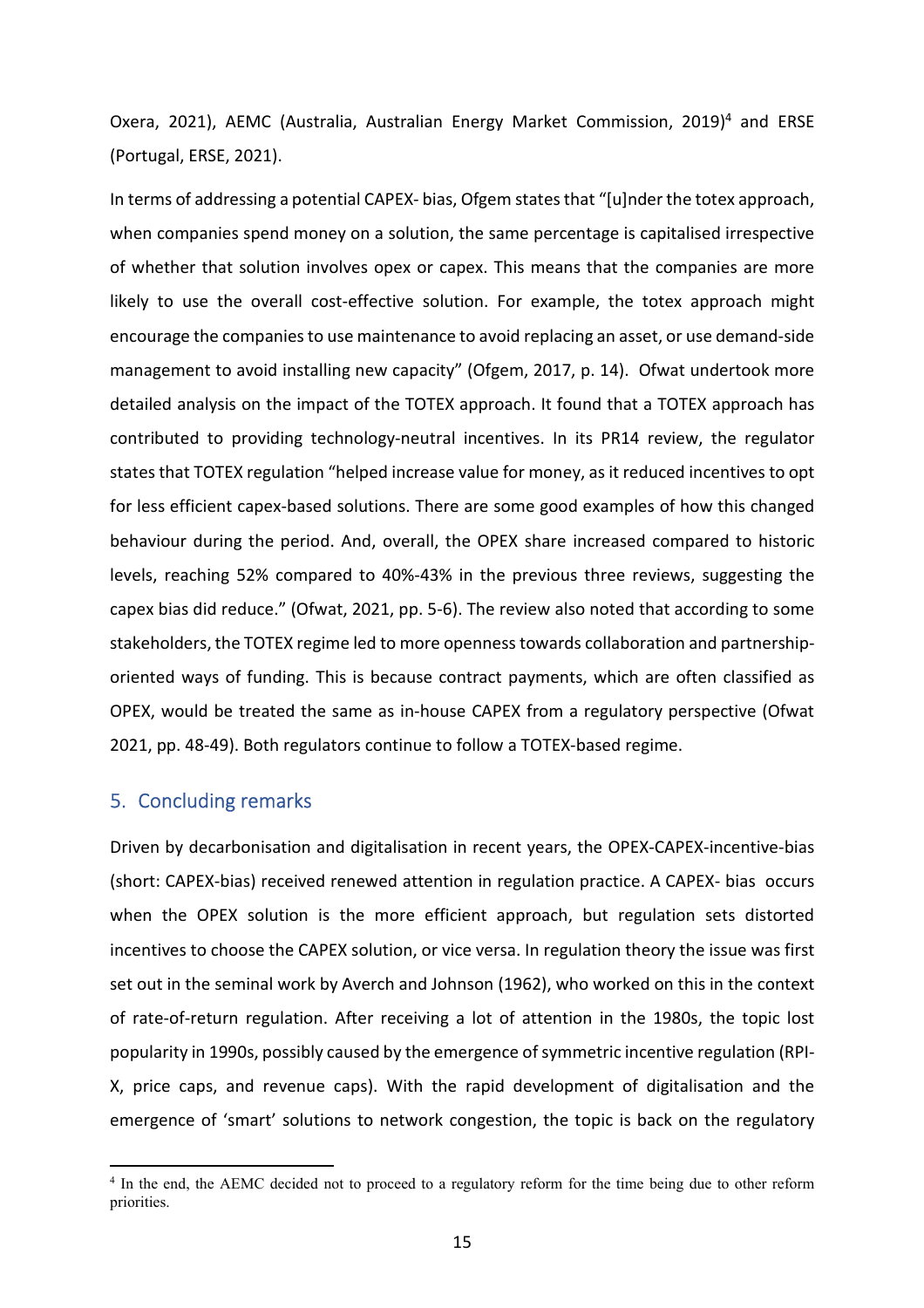agenda. It is important to note that the existence of a CAPEX-bias is not self-evident, but is usually caused by asymmetric regulatory design.

For energy networks (especially electricity), a CAPEX-bias can hinder the efficient development of smart grids. These types of smart solutions tend to rely on OPEX, whereas the alternative would be to expand the network, which is CAPEX-heavy. Thus it is important to design symmetrical regulation that leads to technological neutrality.

In this paper we study a particularly promising approach to address the CAPEX-bias: the fixed-OPEX-CAPEX-share (FOCS). The system has been implemented in the UK for the regulation of water and energy networks (cf. Ofwat, 2011; Oxera, 2014; Ofgem, 2017, pp. 14/15; Smith et al, 2019). The term fixed-OPEX-CAPEX-share was first coined in Oxera (2019). The idea is simple. With FOCS, all expenses, whether for capital expenditure (CAPEX) or operational measures (OPEX), are treated as TOTEX. A fixed portion, the capitalisation rate of this TOTEX, is then "capitalised" (quasi-CAPEX) and the remaining portion is treated as quasi-OPEX ("payas-you-go"). The resulting quasi-CAPEX and quasi-OPEX are treated in exactly the same way as CAPEX and OPEX in the normal regulatory system. The quasi-CAPEX are added to the regulatory asset base (RAB) and generate depreciation and return on capital. Quasi-OPEX are recovered within the accounting year. As the capitalisation rate is fixed, only the total expenditure and not the 'true' proportion of OPEX and CAPEX are relevant to determine allowances. Therefore the firm is indeed indifferent between CAPEX and OPEX, so the CAPEXbias disappears.

At first glance, the mechanism may seem counterintuitive: it seems as if OPEX receives a rateof-return on capital, which may feel unreasonable. This is a misunderstanding. It is correct that OPEX, which is transferred into quasi-CAPEX, receives a rate-of-return, but as it is quasi-CAPEX it also incurs cost-of capital, because it has to be pre-financed. Therefore, FOCS is not an "OPEX mark-up".

Although the idea is actually quite straightforward, a couple of implementation issues are to be addressed carefully. In this paper, we discussed three implementation issues:

- Scope of application. The scope of application of FOCS can be broad or narrow. Broad means that the application of FOCS would comprise many or even all activities under the same umbrella. Narrow means that FOCS would be targeted to one project or one closely demarcated activity.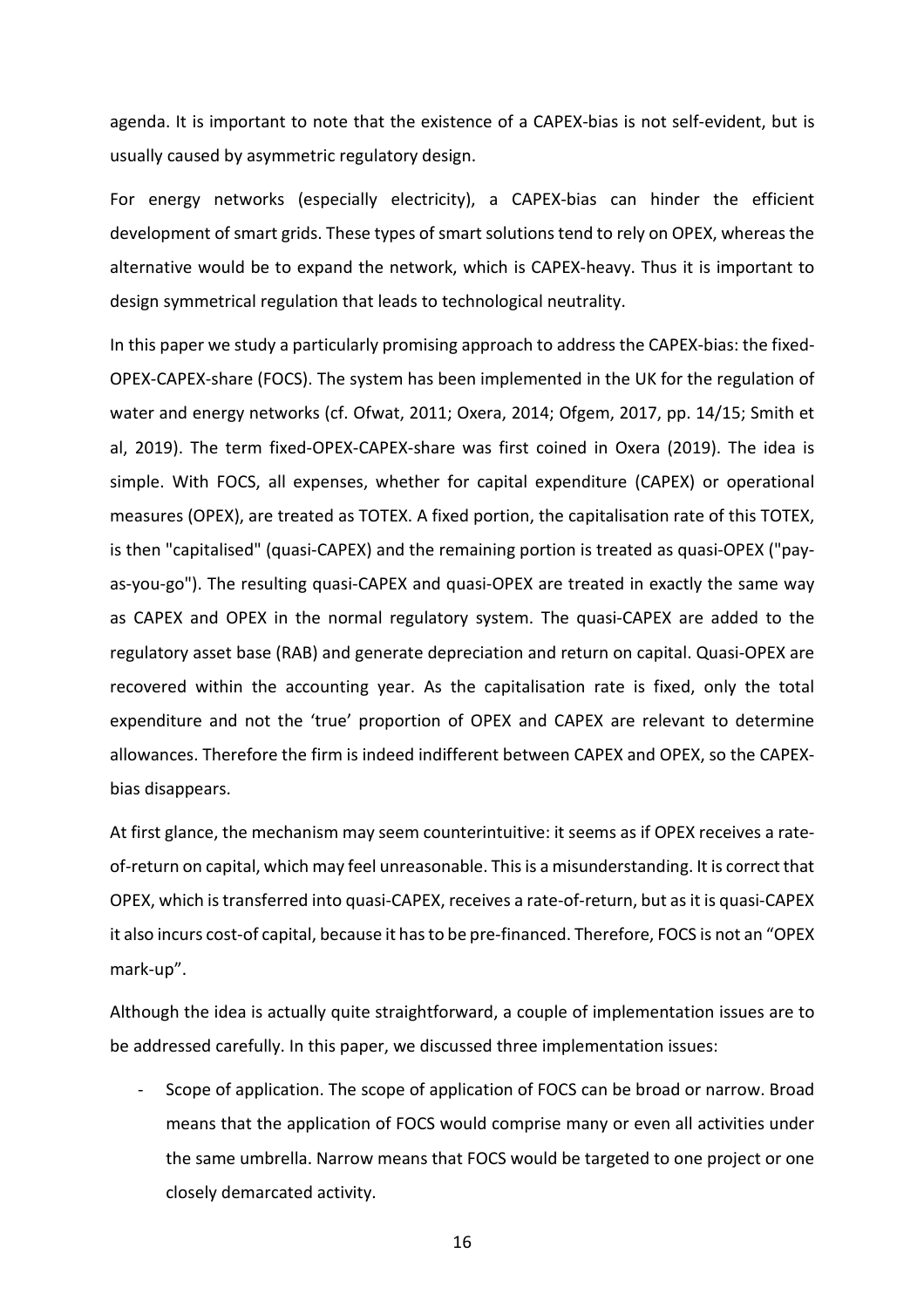- Depreciation. Depreciating the quasi-CAPEX is an important part of FOCS. Under FOCS, the quasi-CAPEX is added to a synthetic RAB. This raises the question of the length of the depreciation period for the synthetic RAB resulting from FOCS. The depreciation length and profile determines relative tariffs for different generations of consumers and affects the financeability of companies.
- Capitalisation rate. The capitalisation rate is the share of TOTEX that is turned into quasi-CAPEX. The capitalisation rate determines the effectiveness of the system and the development of the network charges and thus firm's revenues and consumer payments. Its impact depends on the treatment of OPEX and CAPEX in a specific regulatory system. A practical approach is to set this rate in line with the actual share of CAPEX incurred by companies.

Lastly, we discussed first experiences of a TOTEX regime in the UK. The experience in the UK is promising and both, the electricity and water regulators, continue to use a TOTEX approach in the latest price control periods (which is not the case for many of the other regulatory innovations that were introduced at the same time as TOTEX regulation). Ofwat's review of the first regulatory period in which it introduced a TOTEX approach states that the regime reduced incentives to use less efficient CAPEX-based solutions. The practical experience therefore suggests that a TOTEX (or FOCS) approach helps to reduce a CAPEX-bias and enhances value for money for consumers. In terms of practical considerations, the methodologies used by Ofgem and Ofwat to set parameters such as the capitalisation rate and depreciation length/profile serve as useful regulatory precedent for future implementation in other jurisdictions.

# 6. References

- ACER (2014). *On incentives for projects of common interest and on a common methodology for risk evaluation*. Recommendation of ACER, No. 03/2014. June 2014.
- ACER (2021). *Position on incentivising smart investments to improve the efficient use of electricity transmission assets.* November 2021.
- AER (2014). *Overview of the better regulation reform package*. April 2014.
- Australian Energy Market Commission (2018). *Economic Regulatory Framework Review Promoting efficient investment in the grid of the future*. July 2018.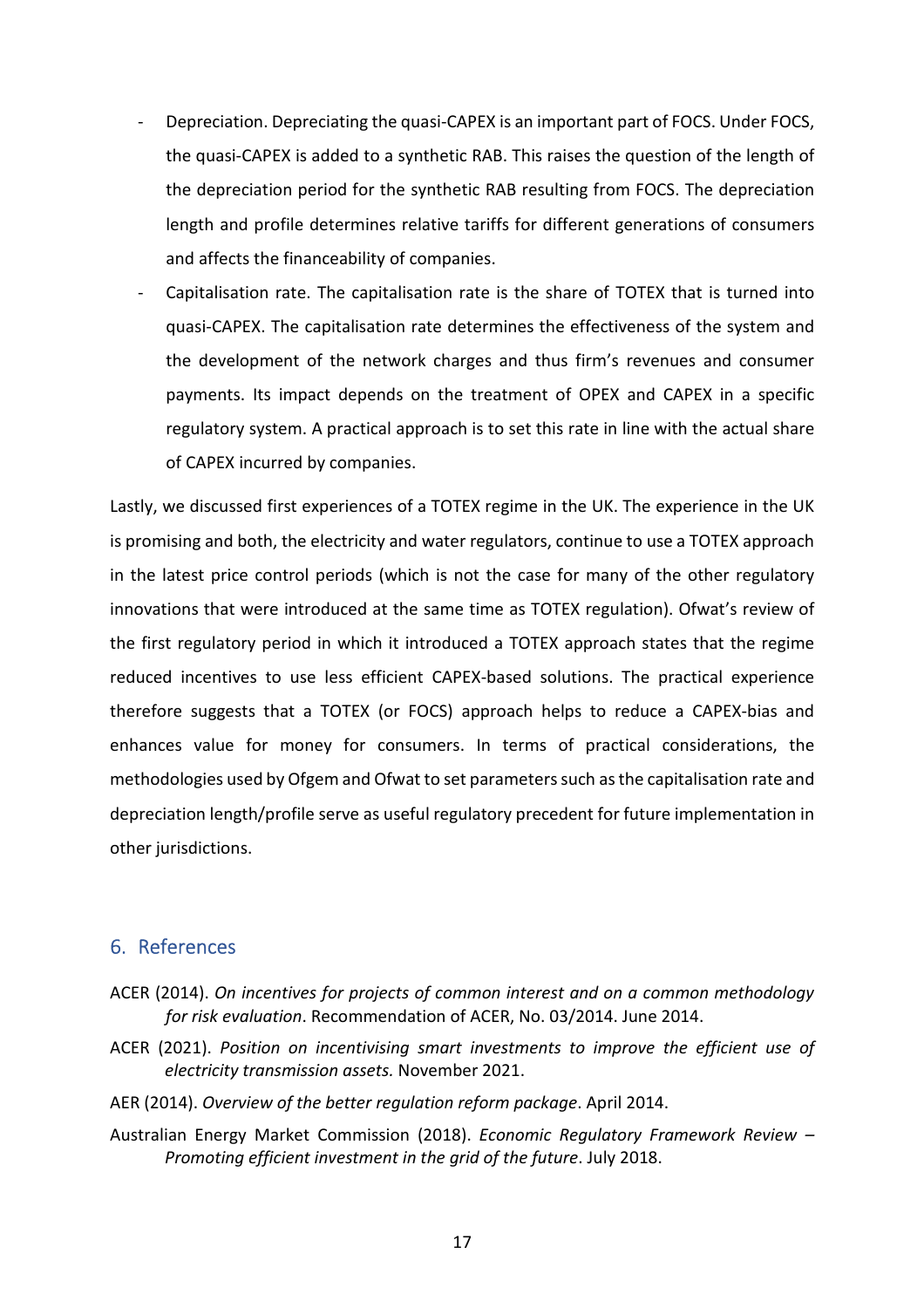- Australian Energy Market Commission (2019). *Economic Regulatory Framework Review Integrating distributed energy resources for the grid of the future.* September 2019.
- Averch, H. and Johnson, L.L. (1962). Behavior of the firm under regulatory constrain. *American Economic Review*, 52(5), 1052–1069.
- Bade, G. (2016), REV in 2016. The year that could transform utility business models in New York. *UtilityDive*, 20 January 2016.
- Borrman, J. and Finsinger, J. (1999). *Markt und Regulierung*. Verlag Vahlen, München.
- Braeutigam, R. (1981). Regulation of multiproduct enterprises by rate of return, mark-up, and operation ratio. *Research in Law and Economics*, 3, 15–38.
- Brunekreeft, G. & Rammerstorfer, M. (2021). OPEX-risk as a source of CAPEX-bias in monopoly regulation, *Competition and Regulation in Network Industries*, 22(1), 20-34.
- Buranabunyut, N. and Peoples, J. (2012). An empirical analysis of incentive regulation and the allocation of inputs in the US telecommunications industry. *Journal of Regulatory Economics*, 41, 181-200.
- Consentec and Frontier Economics (2019). *Gutachten zur regulatorischen Behandlung unterschiedlicher Kostenarten vor dem Hintergrund der ARegV-Novelle für Verteilernetzbetreiber*. Study for BnetzA, Bonn. July 2019.
- E-Bridge, IAEW & Offis (2014). *Moderne Verteilernetze für Deutschland (Verteilernetzstudie)*. Study for Federal Ministry of Economics.
- ERSE (2021). *Consulta pública 101. Proposta de reformulação do Regulamento Tarifário setor elétrico.* May 2021; and the subsequent July document: ERSE (2021). *Consulta pública 101. Proposta de reformulação do Regulamento Tarifário - setor elétrico.* July 2021.
- European Commission (EC) (2013). *Regulation No. 347/2013 on guidelines for trans-European energy infrastructure*.
- EDSO (2017). *European Distribution System Operators for Smart Grids: Response to CEER consultation on incentives schemes for regulating DSOs, including for Innovation*. May 2017.
- ENTSOE-E (2021). *European Electricity Transmission Grids and the Energy Transition; Why remuneration frameworks need to evolve.*
- Finsinger J. and Kraft, K. (1984). Markup Pricing and Firm Decision. *Journal of Institutional and Theoretical Economics*, 140, 500-509.
- Frontier Economics (2018). *WHY TOTEX?*. Discussion Paper, July 2018.
- Law, S.M. (2014). Assessing the Averch-Johnson-Wellisz Effect for Regulated Utilities. *International Journal of Economics and Finance*, 6(8), 41-58.
- Makholm, J. D. (2016). The REVolution yields to a more familiar path: New York's Reforming the Energy Vision (REV), *The Electricity Journal*, 29(9), 48-55.
- Meyer, R.O. (2021). Regulatorische Anreize für ein effizientes Engpassmanagement für Stromnetzbetreiber in der ARegV: FlexShare und FOCS. *Zeitschrift für Energiewirtschaft*, 45(2), 109-118.
- NERA (2016). *Regulating Electricity Distribution Networks to Facilitate the Efficient Deployment of Smart Grid Technologies.* Presentation at Eurelectric Workshop on